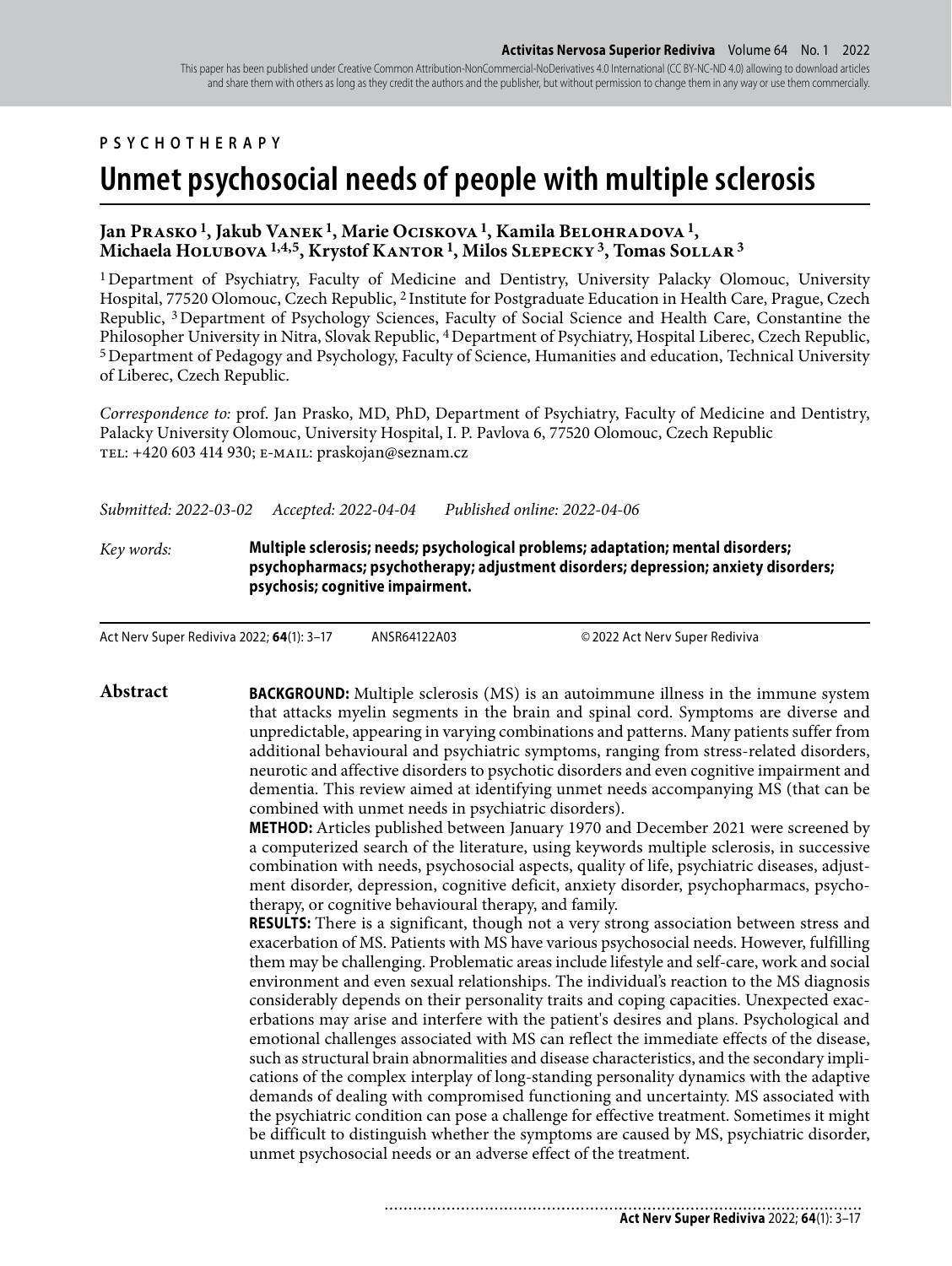**CONCLUSION:** A neuropsychologically informed psychotherapy could be an essential component of our patients' treatment regimens as they cope with the losses in adaptive functioning, inefficiencies in cognitive processing, and the compromising effects of stress and fatigue on neuropsychological status and quality of life.

#### **Introduction**

Multiple sclerosis (MS) is an autoimmune illness that manifests by the immune system attacking myelin segments in the brain and spinal cord (Kamber *et al.* 1995; McDonald 2000; Dyment & Ebers 2002; Lassmann *et al.* 2007). The scar tissue that replaces affected areas of myelin segments interferes with the transmission of nerve impulses, causing neurobehavioral deficits (Lincoln *et al.* 2020a;b). The disease usually starts in early or mid-adulthood and is characterized by repeated episodes that occur irregularly over many years. Each episode brings new clinical symptoms (Lassmann *et al.* 2007). The symptoms and the extent of disability experienced with MS vary, depending on the location and scale of the myelin destruction (Kamber *et al.* 1995).

Consequently, there is high interindividual variability in both symptoms and progress of the disorder (Rao 1986; McDonald 2000; Dyment *et al.* 2002). Lesions are located dispersedly in CNS, brainstem, and spinal cord and may cause focal or complex symptoms. These range from weakness, pain, intermittent dizziness, chronic imbalance and gait disturbance to sensory impairment, motor disturbances, internuclear ophthalmoplegia, or trigeminal neuralgia (Kamber *et al.* 1995; Pula *et al.* 2013). The impairment may eventually result in physical disability and even confine the patient to bed.

The aetiology of the autoimmune reaction against the body's myelin is unknown, with research models pointing toward an interplay between genetic and environmental factors, including exposure to Epstein-Barr virus or geographic factors, like the amount of sunlight exposure (Milo & Kahana 2010). Since the concordance rate for monozygotic twins is only about 30%, environmental factors play a significant role (Noseworthy *et al.* 2000). MS is most prevalent in north Europe, somewhat less prevalent in North America and rare in Japan and tropical countries (Dyment *et al.* 2002). In countries where it is prevalent, its incidence of 50 per 100,000 makes it one of the most common nervous system diseases (Rosati 2001; Goodin *et al.* 2016; Wallin *et al.* 2019; Goodin *et al.* 2021). MS has a female-to-male ratio of about 3 to 2, and its progress is often more rapid in females than in males. About 70 % developed their first symptoms between ages 21 and 40 (Wallin *et al.* 2019; Iljicsov *et al.* 2021).

MS is classified into several subtypes (Lublin & Reingold 1996). Most patients with initial diagnosis (85 %) have a relapsing-remitting form, characterized by periods of neurologic symptoms followed by remissions

(Frohman 2003). For many, the disorder progresses into a secondary progressive form with or without irregular relapses or remissions. Primary progressive MS is defined as disease progression from the onset with infrequent plateaus and temporary minor improvements (Lublin & Reingold 1996; Pilutti *et al.* 2019). This subtype represents about 10 % of MS patients (Frohman 2003). A least common progressive relapsing subtype is characterized by progressive disease at the onset with periods of disease exacerbation and permanent progression between relapses (Lublin & Reingold 1996; Pilutti *et al.* 2019).

The link between MS and its neuropsychiatric expressions has been well recognized. Psychiatric patients show a higher prevalence of MS (Lyoo *et al.* 1996). For instance, MS was newly diagnosed in 0.8 % of individuals with mental disorders, a rate that is approximately 13 times higher than the prevalence of MS in the general population (Lyoo *et al.* 1996; Lincoln *et al.* 2020b).

Our paper aims to identify the psychosocial needs of people with multiple sclerosis (MS), map out psychiatric comorbidities, and identify whether they can be addressed through psychiatric care, psychoeducation, psychotherapy, counselling, or social work.

#### **Method**

PubMed and Web of Science databases were searched for articles published between January 1970 and December 2021 using the following terms: "multiple sclerosis", in successive combination with "needs", "psychosocial aspects", "quality of life", "psychiatric diseases", "adjustment disorder", "depression", "cognitive deficit", "anxiety disorder", "psychopharmacs", "psychotherapy", or "cognitive behavioural therapy", and "family". The included works had to be (1) published in peer-reviewed journals; (2) prospective or retrospective original studies in humans; or (3) reviews on a relevant topic; and (4) with adult subjects. Excluded were (1) conference abstracts; (2) commentaries and dissertations (3) subjects younger than 18 years old. A flow diagram (Fig. 1) describes the selection process and summarizes the total number of screened papers and those included in the review process.

# **Results**

Patients with MS have various psychosocial needs. Many of them also suffer from behavioural and psychiatric symptoms, including emotional lability, adjustment disorders, depression, euphoria, mania, anxiety disorders, insomnia, sexual dysfunction, psychosis, suicidality, personality changes, cognitive impairment, and dementia (Yang & Wichser 2020). Neurologists, mental health professionals, and patients' families address many psychosocial needs accompanying conditions. However, some of them may remain unmet.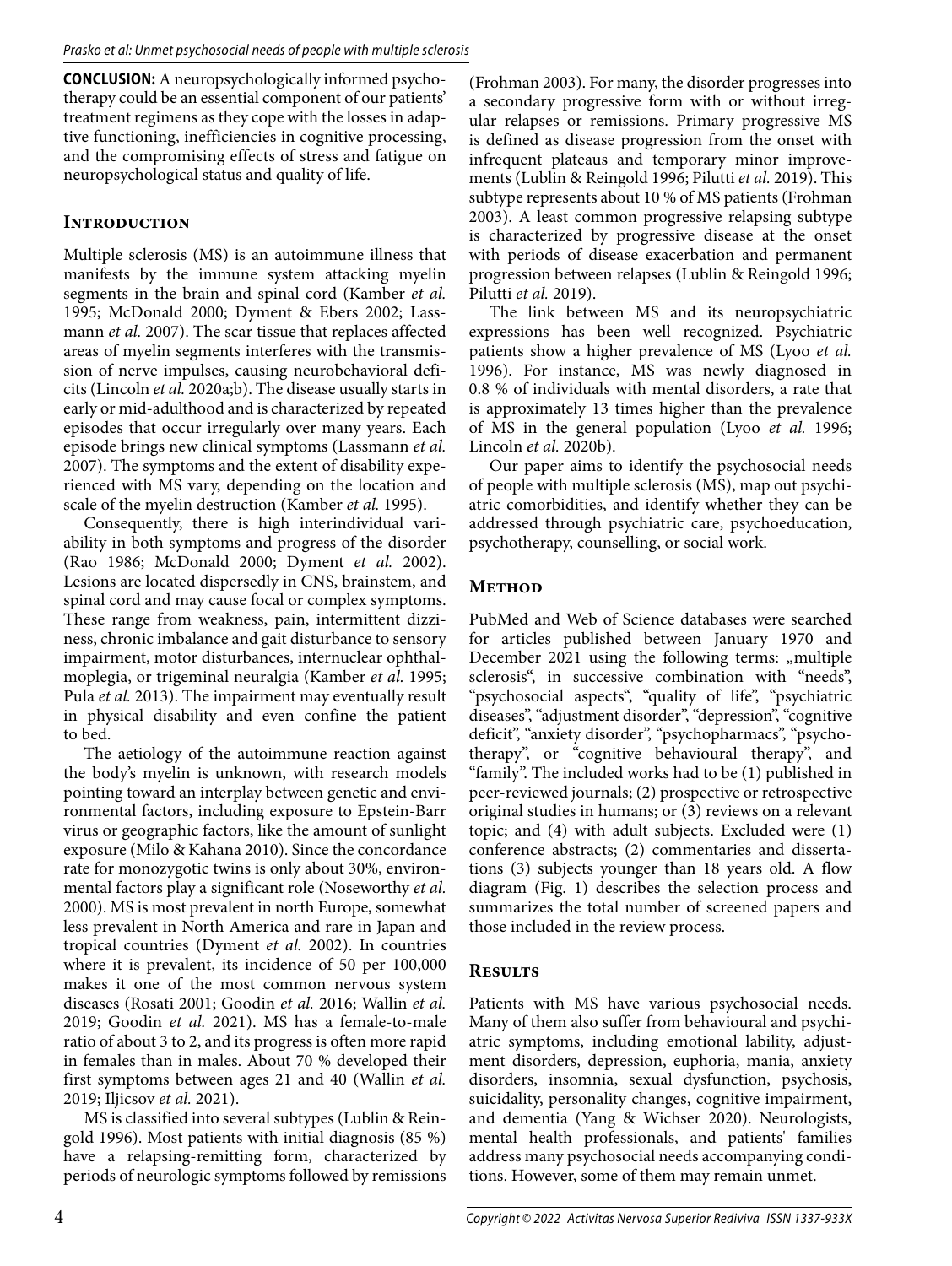

#### **Fig. 1.** Summary of the selection process

Keywords: (multiple sclerosis and needs) OR (multiple sclerosis and psychosocial aspects) OR (multiple sclerosis and quality of life) OR (multiple sclerosis and psychiatric diseases) OR (multiple sclerosis and adjustment disorder) OR (multiple sclerosis and depression) OR (multiple sclerosis and cognitive deficit) OR (multiple sclerosis and anxiety disorder) OR (multiple sclerosis and psychopharmacs) OR (multiple sclerosis and psychotherapy) OR (multiple sclerosis and psychoeducation) OR (multiple sclerosis and cognitive behavioural therapy) OR (multiple sclerosis and family)

 Filters activated: Comparative Study, Consensus Development Conference, Clinical Trial, Phase IV, Abstract, Humans, English, Adult: 19+ years

#### *Psychological distress and MS activity*

The onset of MS correlates with reduced immune system functioning following severe life stressors (Cohen *et al.* 1991; Lincoln *et al.* 2020a). Many patients with MS have observed a connection between psychosocial distress and increased disease activity (Mohr *et al.* 2002). One study found that psychological conflict and disruption in daily routine are weakly associated with new gadolinium-enhancing MRI lesions but not with clinical exacerbations (Mohr *et al.* 2000). Reducing distress or depression associated with MS improves the quality of life and positively affects the underlying pathophysiology of the disease (Mohr *et al.* 2001; Hasanpour Dehkordi 2016). Research has also suggested that effective coping can moderate the relationship between stress and MS disease activity (Mohr *et al.* 2002; Lincoln *et al.* 2020b).

The Therapeutics and Technology Assessment Subcommittee of the American Academy of Neurology concluded that even though a relationship between psychosocial stress and the onset or an exacerbation of MS is possible, the best medical evidence failed to establish a causal relationship (American Academy of Neurology and the MS Council for Clinical Practice Guidelines 2002). However, several subsequent studies confronted this conclusion. A self-reported series of stressful events increased the risk of relapse twofold during the following four weeks (Buljevac *et al.* 2003). A meta-analysis of published reports found

a significant but modest association between stress and exacerbation of MS (Mohr *et al.* 2004; Schirmer 2019). A nationwide cohort study in Denmark (Li *et al.* 2004) reported a higher MS risk in parents who lost a child than in parents who did not experience this trauma, suggesting that the psychological distress induced by the death of a child may play a role.

#### *Distress connected with the disease itself*

As with other chronic illnesses, the individual's reaction to the MS diagnosis considerably depends on the individuals' personality traits (Dymecka & Bidzan 2018). Patients with recent diagnoses can struggle to accept the diagnosis and continue to search for an alternative explanation of their problems. In other cases, patients may feel a sense of relief at finally being given a diagnosis to validate what they have been experiencing (Cardamone *et al.* 2018). Other patients may respond with panic, mistrust, helplessness, and increased anxiety (Maxeiner *et al.* 2014).

As the diagnosis is accepted, patients may try to assume some control over the disease. Some patients experience abrupt changes in the MS activity, and others observe a more fluctuating course. The long-term experience of living with MS through adulthood requires initial acceptance of the condition and continuing psychological flexibility as the disease changes (Ben-Zacharia & Lublin 2001; Tomas-Roig & Havemann-Reinecke 2019).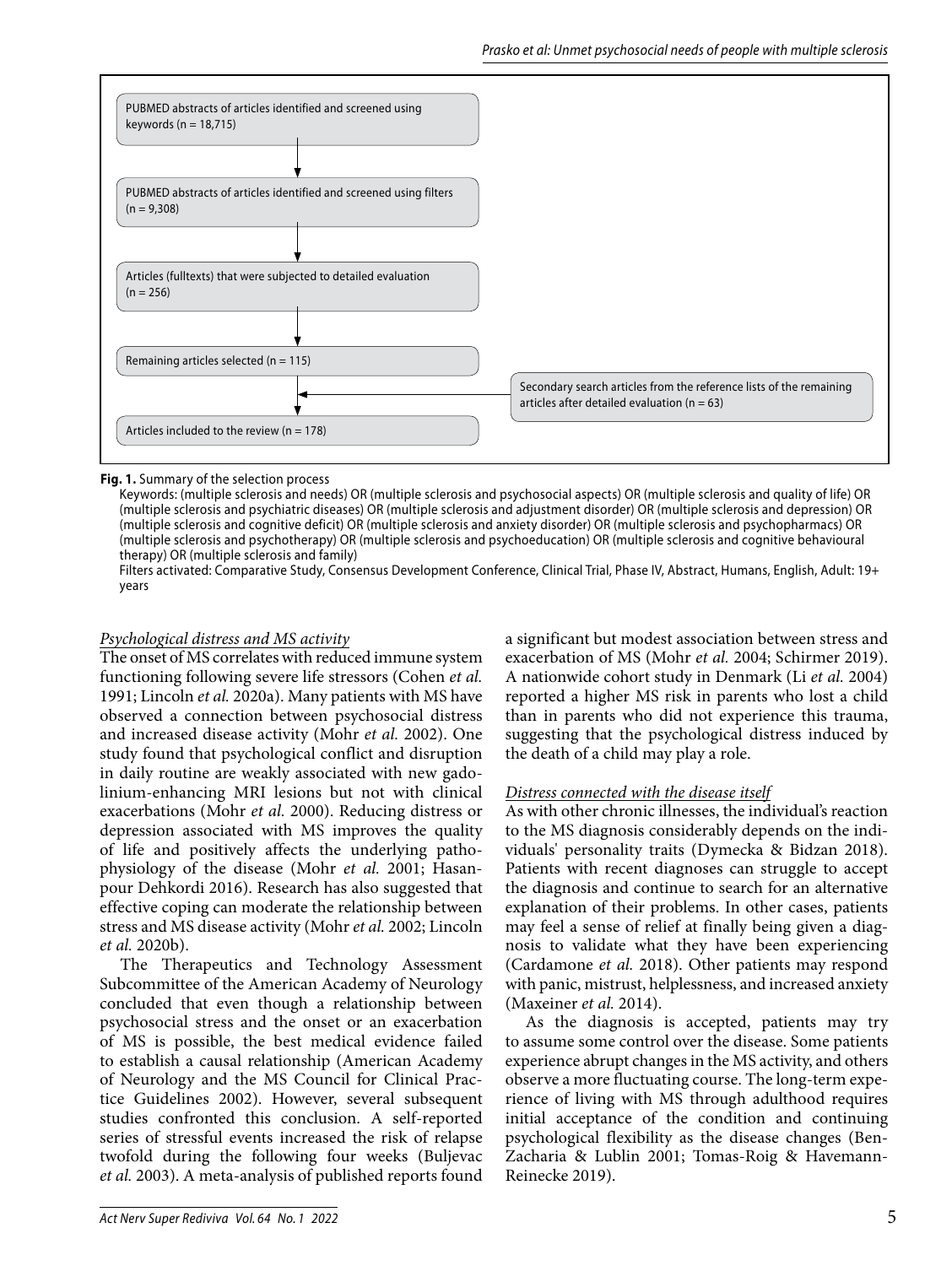#### *Lifestyle needs and issues*

The effects of neurological disorders on an individual's lifestyle are varied and complex. Activities of daily living are often altered, and help from family members may be necessary (Arnett *et al.* 2001). The related loss of privacy for most intimate details of everyday life, such as bathing or dressing, may be a part of the general condition. Even when individuals can manage their self-care, the additional time required to carry out most activities may be considered a liability (Beatty & Monson 1996; Arnett *et al.* 1997). When fatigue exacerbates the symptoms of a neurological disorder, as in MS, it may be needed to space out activities or arrange for rest numerous times in the day (Hasanpour Dehkordi 2016; Pilutti *et al.* 2019).

If wheelchairs are used, the environment must be made navigable. Wheelchairs can offer more independence of movement for those with paralysis, those who have difficulty walking because of problems with coordination, or individuals who exhaustion quickly and use a wheelchair to keep energy (Dymecka & Bidzan 2018). Persons with NS can usually drive, even with some level of paralysis, if the vehicle is equipped with customized controls. However, driving may not be possible if the disability includes cognitive or perceptual deficits. The disability itself and the expenses related to medical care, rehabilitation, assistance, and other necessities can disturb the patient's financial situation and, therefore, influence a lifestyle that must be adjusted to it (Dymecka & Bidzan 2018).

#### *Vocational needs and issues in MS*

Many individuals with MS experience unemployment and underemployment (Bishop *et al.* 2000; Dymecka & Bidzan 2018). Educational attainment, symptom severity, and the presence of cognitive limitations appear to be significant predictors of employment status for some individuals (Roessler *et al.* 2004). Since MS varies widely among persons, each vocational potential must be considered separately. Those with mild symptoms, slowly progressive MS or prolonged periods of remission can be productively employed for many years.

Mobility, communication, vision, affective and cognitive function are common areas that need assessment. Those with communication difficulties, such as slurred speech, may require other types of accommodations or considerations regarding job placement. Those with balance problems may need to avoid circumstances in which falling could be dangerous or need a walking aid, such as a cane or crutch, that could be useful in preventing a fall. If vision is affected, detailed adjustments connected to visual needs may be necessary. Individuals may also benefit from cognitive retraining or memory enhancement programs (Roessler *et al.* 2001; Lincoln *et al.* 2020).

Emotional stress and physical stress can cause a temporary worsening of the symptoms—the degree of emotional and physical stress that the individual experiences at their job should be considered. Although individuals do not need to curtail physical activity, they should avoid exhausting themselves (Hasanpour Dehkordi 2016; Grazioli *et al.* 2019; Tollár *et al.* 2020; Lincoln *et al.* 2020).

Individuals should also learn to moderate their activities and find levels conducive to optimizing energy. It may be essential to break tasks into smaller steps, resting at intervals between (Halabchi *et al.* 2017; Edwards *et al.* 2017; Edwards *et al.* 2018). Adjusting work hours to specific needs, involving persons in more deskbound work, or using energy-saving tools may be suitable to grow work capability (Ziliotto *et al.* 2020). Because heat also affects symptoms, individuals should avoid hot and humid environments. They should avoid extended contact with the sun and stay in an air-conditioned setting as much as possible on hot days.

Although there are limitations related to the illness, many people with MS can continue to work with only minor adjustments (Lincoln *et al.* 2020). Loss of time at work during exacerbations should be expected; however, generally, these episodes are not excessive. Assistive devices, new equipment, accessible restrooms, and timetable adjusting can enhance the individual's ability to continue work.

#### *Social needs and issues*

Many factors associated with MS affect social functioning (Hegedüs *et al.* 2015). A supportive environment, including the family circle, plays an instrumental role in individuals' response to disability (Dymecka & Bidzan 2018; Wilski *et al.* 2021). However, misinterpretation or misperception of the individuals' disability and associated functional limitations can prevent effective social interaction and personal adjustment (Wilski *et al.* 2019). The consequences of MS, which may involve emotional instability or cognitive problems, may be perceived by others as rudeness, insensitivity, or irresponsibility rather than manifestations of the condition itself (Tan-Kristanto & Kiropoulos 2015; das Nair *et al.* 2016; Taylor *et al.* 2021). The misunderstanding may cause people to avoid communication difficulties because they avoid understanding what they are saying.

As a chronic illness with a disability, MS affects family members and social interactions. Members of the family may become overly protective, shielding individuals from responsibility. Individuals may be excluded from family problems or decision making. In other instances, family members may find it difficult to express anger toward their family member with a disability. On the other hand, the patients themselves can be troubled with the idea of becoming a burden to their family or friends. This can result in social withdrawal, negatively affecting their close relationships (Tan-Kristanto & Kiropoulos 2015; Wilski *et al.* 2021).

Wheelchair use may also affect social function. Because not all social events or situations are accessible to individuals using a wheelchair, they may either avoid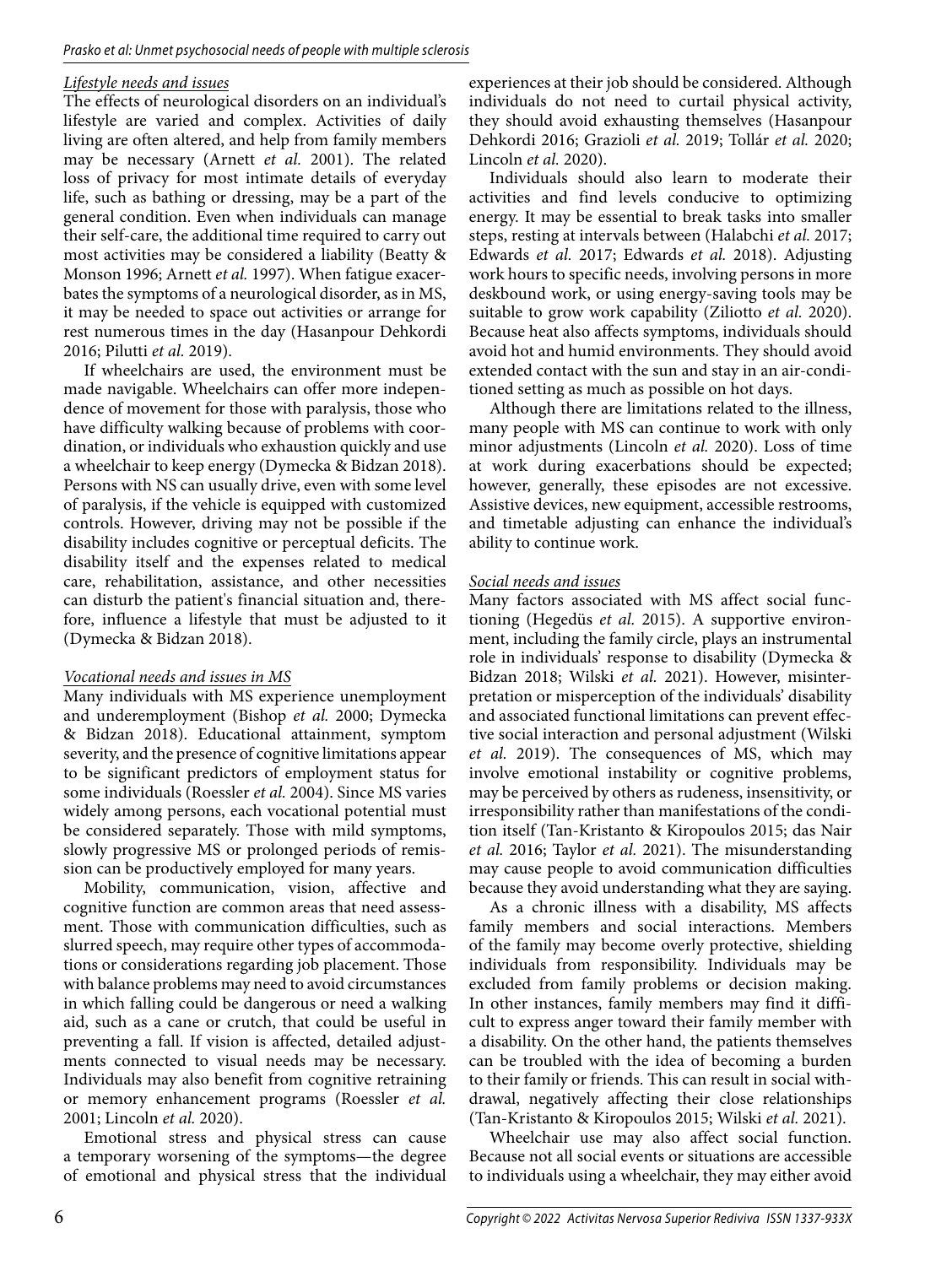an activity or make special arrangements to attend it. Although most public places have provided accessibility, some are more desirable than others. Also, different angles of eye contact can create multiple emotional impacts for individuals in wheelchairs, who must continually look upward at their peers (Jones & Amtmann 2015; Gay *et al.* 2017).

Social interaction difficulties associated with MS may manifest in poor social performance, social anxiety, and low self-esteem. Individuals with such a disorder may experience considerable frustration in the fight to cope with social demands (Gay *et al.* 2017; Fisher *et al.* 2020). In some patients, neurological conditions result in impaired capacity for social perceptiveness, distractibility, an absence of social initiation, or behavioural problems (e.g., disinhibition or impulsivity) (Fisher *et al.* 2020). These symptoms can significantly affect individuals' interaction ability in social settings (Heffer-Rahn &Fisher 2018). In these instances, social skills training or continuing supervision or prompting in the social setting can help patients integrate more fully into social situations.

#### *Psychological and emotional challenges*

It is often difficult to determine the degree to which behavioural and affective changes originate from MS itself and the degree to which they are psychologically induced. Most patients with MS are young persons who have lived through formative years of adolescence as relatively healthy persons and are at an age in which they are beginning to adopt many social and financial responsibilities, such as choosing a career, establishing intimate personal relationships, and perhaps starting a family (Goodkin *et al.* 1991). When the diagnosis of MS is confirmed, the limitations and unpredictability of the condition can harshly disturb the person's self-concept. Limitations in physical abilities, activities and social relationships call for significant initial psychosocial adjustment, alteration of self-concept, and continual readjustment as exacerbations, remissions, and new disabling features of the condition occur. Eklund & MacDonald (1991) found that those struggling with this neurological condition expressed the need for help in two primary areas: (a) accepting the reality of the disease and (b) learning how to lead the best possible life with it.

#### *Adjustment problems*

The necessity of learning compensatory strategies for some activities and social interactions makes the psychological adjustment to MS complex and demanding. Available treatment options are limited and directed mainly toward controlling symptoms or preventing complications (Malekzadeh *et al.* 2019). Consequently, patients with MS may feel they have little control over the condition or future. The rate of progression and degree of loss of functional capacity in many patients with MS are often unpredictable. When the

illness progressively debilitates, as is typical for many patients with MS, individuals must continually readapt as additional functional capacity is lost. Under these conditions, they may experience a helpless rage or resentment because of an illness they have no control over (Mohr *et al.* 2000). The uncertainty about whether disability will be minimal or progress to severe disability can produce hardship. On some occasions, the seek for retribution becomes an opposing force, corroding the person's life as they continually seek justice. However, most individuals with neurological disorders adjust and learn to be self-reliant, although their ability to care for their basic physical needs decreases over time (Mohr *et al.* 2000).

Many patients' symptoms require support in care and function by their very nature. Those who experience paralysis may feel an increased sense of vulnerability, fearing that escaping from a dangerous situation or defending themselves against a threat would be difficult or impossible. Persons may harbor bitterness over the dependency imposed by the illness. Their reaction may vary from overdependence to overcompensation, in which they take unnecessary risks to test or prove their independence and strength (Gay *et al.* 2017; Heffer-Rahn & Fisher 2018).

Impairment of bladder and bowel control may be a challenging area of adjustment. When patients lose the capacity to care for basic physical needs, they may struggle to accept it. Learning to accept necessary assistance from others for basic needs, such as feeding, bowel and bladder care, personal hygiene, requires reconstituting self-confidence and attitudes towards privacy (Fruehwald *et al.* 2001; Gay *et al.* 2017; Heffer-Rahn & Fisher 2018). Not only are such activities private and catastrophes a potential source of embarrassment, but both may also trigger memories of shame and humiliation experienced in early childhood when control of these most basic bodily functions was a central point of development.

Other individuals use their experience to create public awareness of persons with a disability and educate others about disability problems (Vostrý *et al.* 2020; Lincoln *et al.* 2020b). Just as neurological conditions have a spectrum of functional consequences, the adjustment of individuals with neurological conditions is highly individualized, and no two people with the same disability will react the same.

#### **Psychiatric disorders in ms patients**

#### *Depression*

Depression has been considered the most common mental state change associated with MS. Feinstein (1999) found that 80 of 100 consecutive referrals with MS to a neuropsychiatric clinic had mood disorders, with the majority being major depression. The lifetime prevalence of depression in MS ranges from 25%–50% (Feinstein *et al.* 2004). The causes for depression are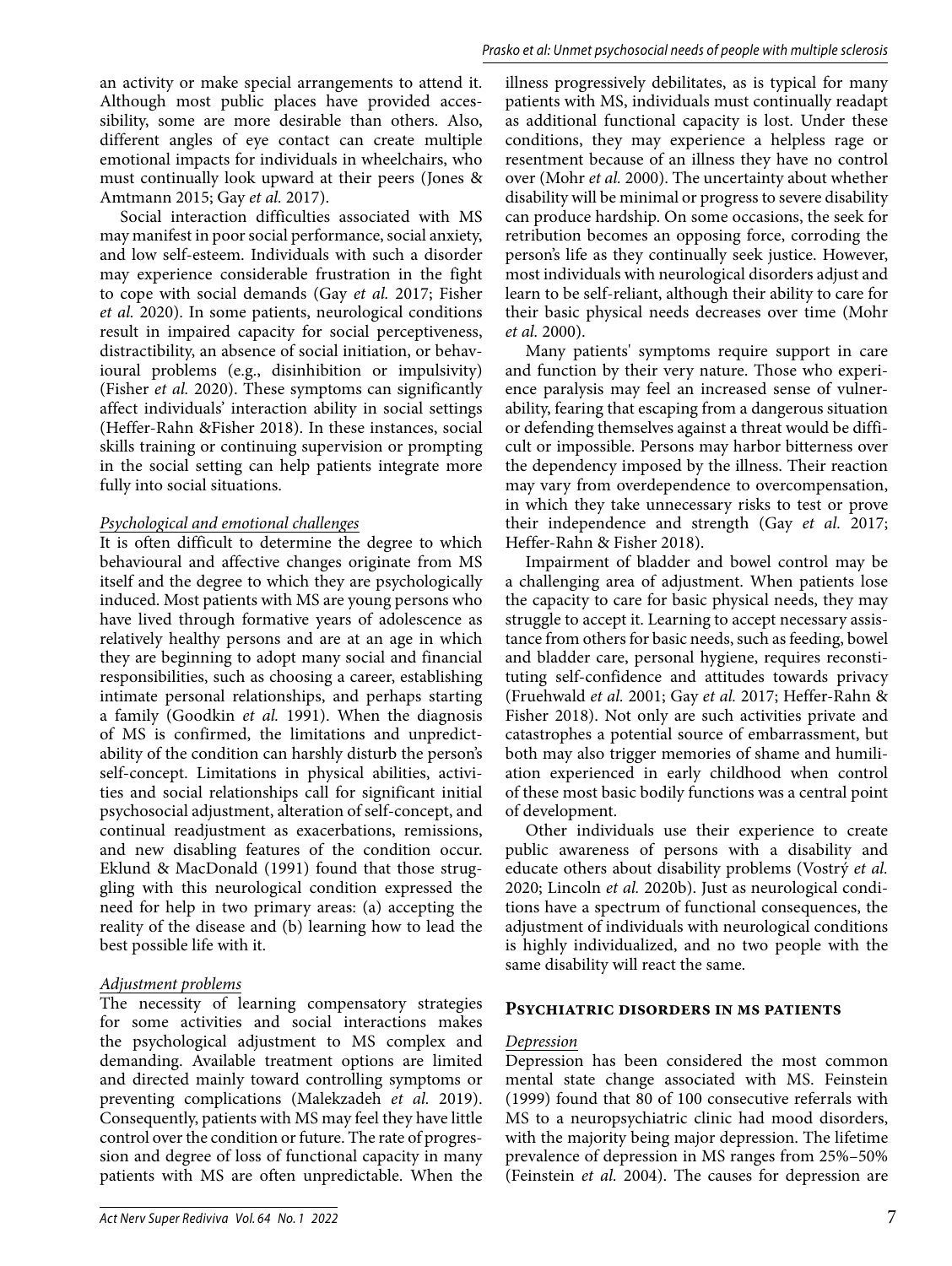multifactorial and can reflect structural brain abnormalities (Feinstein *et al.* 2004), disease exacerbations and course (Feinstein 1999), and secondary psychosocial adaptive challenges. Fatigue and physical disability can contribute to depressed mood, and depression also may be mediated by the inability to participate in recreational activities (Voss *et al.* 2002).

The severity of illness, including the degree of pain and the functional loss, has been more closely linked with depression than the duration of the disease. Compared with patients with the primary progressive course, those with the relapsing course have 2.6-fold more lifetime comorbidity of major depression (Zabad *et al.* 2005). Their increased susceptibility to depression may be attributed to an earlier onset of MS symptoms and being subjected to unanticipated, randomly timed attacks.

Depression is less common when the spinal cord is affected predominantly or exclusively (Chwastiak 2002). Other factors positively associated with depression include younger age, less education, lack of social support, high-stress levels, family history of depression, and a more recent diagnosis of MS. Women with MS are at a higher risk of depression than men (Caine and Schwid, 2002). Depression is also associated with MRI findings of the total lesion (plaque) burden and cerebral atrophy (Bakshi *et al.* 2000), right frontal lobe lesion load and right temporal brain volume loss (Zorzon *et al.* 2001). However, many of these MRI abnormalities are nonspecific.

There has been much debate about the direction of causality in the attempts to understand the relationship between physical disease and mood disorders (Hegedüs *et al.* 2015). In particular, there has been speculation that certain illnesses like MS may cause depression via direct biological mechanisms. Although euphoria is classically described as a feature of late-stage MS, associated with marked demyelination in prefrontal areas, depression is a more frequently encountered mood change (Zorzon *et al.* 2001; David 2007). Frontal cognitive impairment is significantly related to depression symptoms, suggesting the involvement of shared anatomical circuits (Filippi *et al.* 1994). Studies of plaque loci in MS also have suggested an association of depression with lesions in the temporal lobe, but these reports have not shown lateralized effects (Goodstein & Ferrel 1977; Mathews 1979; Honer *et al.* 1987). Depression among individuals with MS correlates more strongly with the degree of HPA axis dysfunction than with the level of neurological impairment (Fassbender *et al.* 1998; Gold & Irwin 2006; Kale *et al.* 2010), consistent with the theory that HPA axis dysfunction contributes to major depressive disorder in general (Plotsky *et al.* 1998).

Whatever the cause of patients' MS-associated depression, depressive symptoms are likely to impair MS patients' ability to adhere to treatment regimens, which can be arduous (Hegedüs *et al.* 2015; Dymecka

& Bidzan 2018). Research has suggested that cognitive dysfunction is an essential factor in determining the quality of life of people with MS, and cognitively impaired patients are more likely to be unemployed, divorced, and depressed (Brassington & Marsh 1998; Webster *et al.* 2017). Depression can also impact cognitive functioning in patients with MS (Arnett *et al.* 2001; Hegedüs *et al.* 2015).

#### *Emotional dysregulation/dyscontrol*

Emotional dysregulation in MS may manifest in "pathological laughing and cry" (PLC) that is defined "as sudden, involuntary displays of laughing or crying or both, without subjective feelings of pronounced sadness or euphoria" (Feinstein & Feinstein 2001). The phenomenon was demonstrated in 10% of communitybased MS patients (Feinstein *et al.* 1997) and is thought to indicate generalized psychological distress that warrants clinical attention (Feinstein & Feinstein 2001).

#### *La belle indifference*

Some leading examples of belle indifference probably involved patients with multiple sclerosis who suffered from difficulties in a movement that were thought to be psychological and had frontal lobe lesions that left them happier than the average patient with paralysis (Pratt 1951, Surridge 1969).

#### *Mania and euphoria*

Other individuals, rather than experiencing depression, experience an inappropriate euphoria. As with depression studies, prevalence rates of bipolar disorder in persons with MS are approximately twice that in the general community (Yang & Wichser 2020). Prevalence rates of euphoria tend to increase with advanced MS. As many as 25% of advanced MS patients will develop some signs of euphoric effect, and MS can induce this so-called secondary mania. Euphoria, seen in about 25% of patients with MS, is a positive emotion inappropriate to the situation (Rabins 1990). Euphoria has been associated with bilateral subfrontal demyelination (Minden & Schiffer 1990) and with a higher rate of neurological and cognitive deficits (Rabins 1990).

#### *Anxiety disorders*

Anxiety complaints are also common in patients with MS; however, epidemiologic studies of rates of anxiety are scarce because most research has focused on depression and MS. Indeed, some researchers have suggested that in the absence of any data supporting the correlation between anxiety complaints and CNS lesions, anxiety is a response to psychosocial pressures on the patient or the use of steroids (Zorzon *et al.* 2001).

Although less well studied, anxiety can be a frequent addition to depression and add to the morbidity of MS (Feinstein *et al.* 1999). Korostil & Feinstein (2007) studied 140 outpatients with MS and found that 35.7% had at least one lifetime anxiety disorder, and the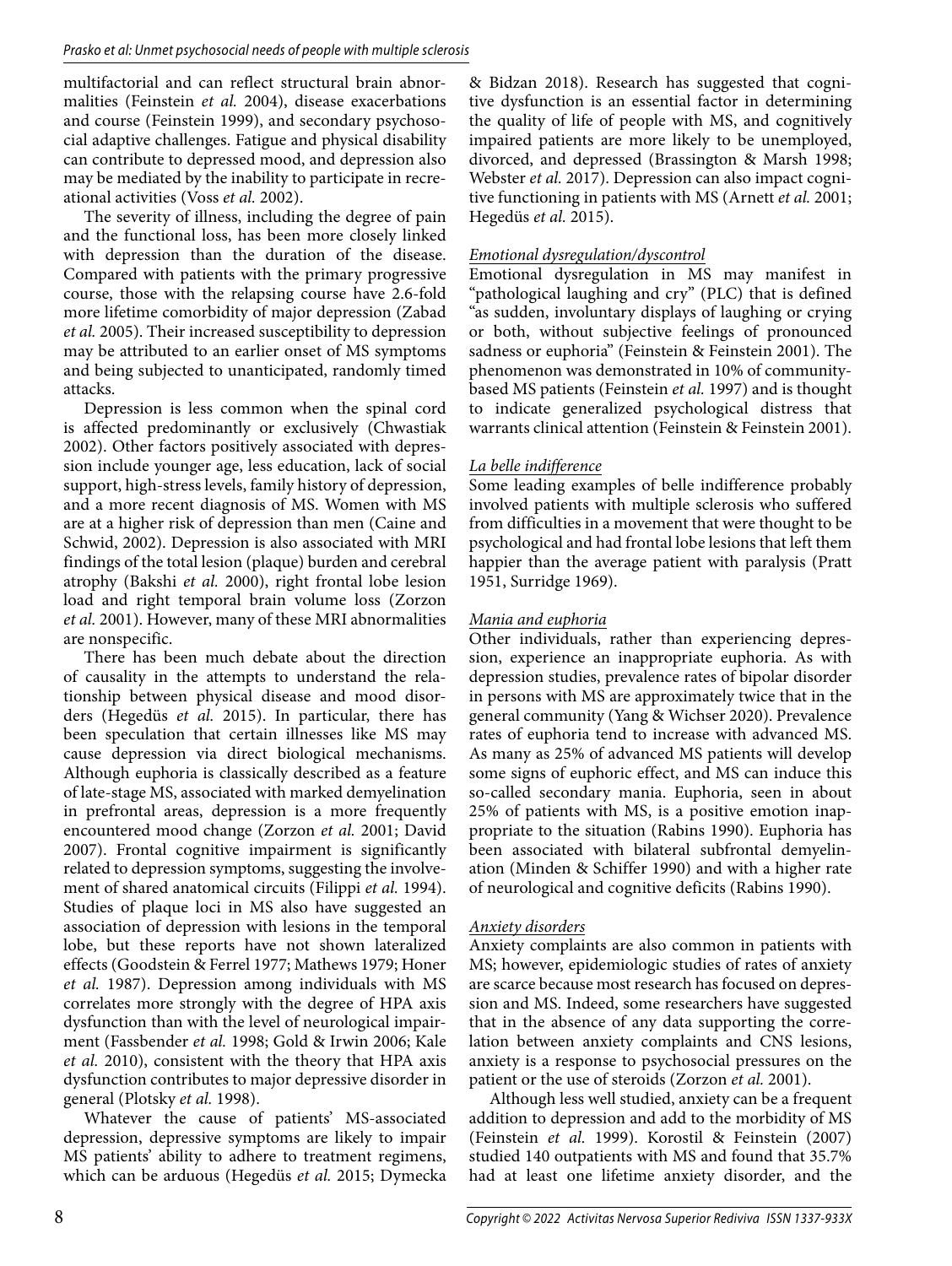most common anxiety disorders in this sample were GAD (18.6%), panic disorder (10%) and OCD (8.6%). Patients with an anxiety disorder were more likely to be women, have a history of depression, report higher social stress, drink to excess, and suicidal ideation. Risk factors include being a woman, limited social support, and a comorbid diagnosis of depression. Clinicians should assess all MS patients for anxiety disorders as they represent a treatable cause of disability in multiple sclerosis.

Generalized anxiety can be described in numerous medical conditions, including MS (Zorzon *et al.* 2001). Individuals with MS may avoid situations because of genuine concerns about being incapacitated (e.g., fainting) or embarrassed. The diagnosis of agoraphobia ought to be given only when the fear or avoidance is more than that usually associated with these medical conditions (APA 2013).

#### *Insomnia*

Accumulating evidence also indicates that insomnia is highly prevalent in individuals with MS (Bamer *et al.* 2008).

#### *Sexual dysfunctions*

Damage to the central nervous system, the spinal cord, or the peripheral nerves caused by multiple sclerosis may lead to orgasmic difficulties (Sipski 1998). MS has been implicated in ejaculatory dysfunction and female orgasmic dysfunction (Segraves 2010; APA 2013).

Physiologic reactions need an integral nervous system. Sexual intercourse may be more difficult in spasticity conditions (Schairer *et al.* 2014; Mohammadi *et al.* 2020). In some instances, the stimulation and arousal experienced as part of sexual excitement may make the spasms worse. In other cases, special arrangements for positioning or other technical assistance may be necessary for sexual intercourse. Sexuality is more than the physical act of sex. Some form of sexual expression is possible for almost all individuals with a disability. Persons may need to learn new ways of sexual expression to meet their needs, or in other instances, they may need to control sexual expression. Although the shift of sexual function is a severe shock to self-esteem and a sense of attractiveness, persons can express sexual feelings and needs through various alternate means. Those with neurological disorders can develop longterm intimate relationships that include love, respect, and mutually satisfying expression of sexual feelings.

#### *Psychosis*

MS may be associated with delusions (Häggmark *et al.* 2016). In prospective population-based studies, persons with a history of any autoimmune disease are at a 45% increased risk of developing schizophrenia (Slight-Webb *et al.* 2016). Delusional parasitosis has been recognized in a relationship with MS (Kumar & Singh 2009).

Psychotic disorder due to another medical condition may be a single transient state or recurrent, cycling with exacerbations and remissions of the underlying medical condition. It is associated with increased rates of suicide (APA 2013). In the context of chronic conditions such as multiple sclerosis, the psychosis may assume a longterm course (APA 2013).

The confounding clinical problem is that high-dose steroid regimens, often used to treat MS exacerbations, may induce delirium, psychosis, or mania (Sirois 2003). Risperidone (DeSilva *et al.* 2002) and typical antipsychotics may abort steroid psychosis, and lithium given prophylactically may prevent its occurrence (Sirois 2003).

#### *Suicidality*

There are critical links between suicidal ideation and behaviour and MS (Coughlin & Sher 2013). The risk of suicide is elevated in MS (Sadovnick *et al.* 1991). Furthermore, screening for suicide risk should be a standard component of psychiatric evaluations in MS patients.

Rates of suicide in persons with MS are reported at up to seven times for an age-matched general population (Feinstein 1997; Şen *et al.* 2021). Retrospective studies correlate suicide with male gender and diagnosis of MS before the age of 30 years, and the risk is highest in the first year after diagnosis (Fredrickson *et al.* 2003). Suicidal patients are more likely to have limited psychosocial support; report more significant social stress; and carry a history of depression, anxiety, alcohol abuse, and a family history of mental illness (Feinstein 1997, Feinstein 2002).

#### *Personality changes*

Apathy, lack of concern over their disabilities, lack of initiation, impaired insight, irritability, and poor judgment are personality changes observed in as many as 40% of patients with MS (Mahler 1992) and may be related to frontal lobe dysfunction (Mendez 1995).

#### *Cognitive impairment and dementia*

While many patients with MS retain their intellectual function, some do experience a decline in their cognitive capacity. Recent data suggest that 45% to 65% of MS patients will experience cognitive impairment (Amato 2001), although a relatively small fraction will suffer significant functional limitations. The correlation between cognitive decline and the course is less clear, but patients with chronic progressive MS are probably at greater risk than those with the relapsing remitting disease. MS affects a variety of cognitive domains. Memory deficits are a hallmark of this illness, and individuals may have no insight into their memory loss. Recent memory, attention, cognitive processing, conceptual/abstract reasoning, and visual-spatial perception are frequent cognitive impairments.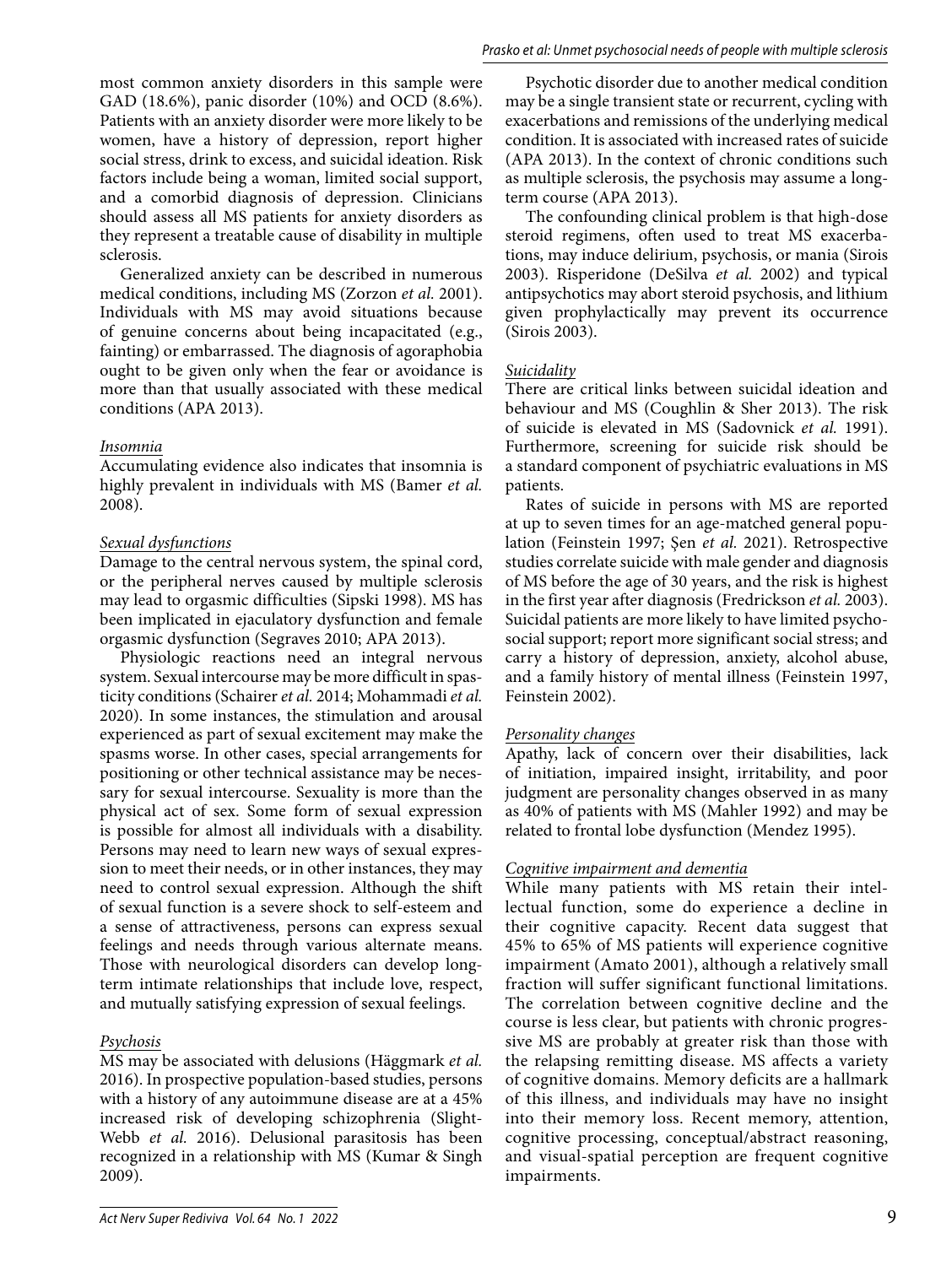In contrast, immediate and remote memory and language skills are least disrupted (Webster *et al.* 2017; Goyal *et al.* 2019). The causes of cognitive decline are not yet fully understood. As the pathogenesis of MS generally, but not exclusively, involves demyelinating of white matter tracts, the disruption of communication between intact cortical regions presumably causes cognitive deficits. Studies have correlated the overall loss of brain volume (atrophy) and the total lesion burden with MS (Benedict 2004). Interestingly, data also show that approximately 50% of demyelinating lesions occur in the frontal and parietal lobes, regions of the brain closely associated with cognition (Sperling 2001, Patten *et al.* 2005). Specific findings that have been correlated with a decline in cognitive functioning are callosal corpus atrophy on MRI and increased plaque volume (Huber *et al.* 1992b; Swirsky-Sacchetti *et al.* 1992), frontal lobe atrophy (Locatelli *et al.* 2004), and cortical hypoperfusion in the frontal lobes on SPECT (Pozzilli *et al.* 1991). Furthermore, demyelination of frontal–subcortical circuits in MS on MRI leads to a worsened performance in tasks of conceptual reasoning abilities (Wisconsin Card Sorting Test) (Arnett *et al.* 1994).

Executive functions can be affected in people living with MS (Foong *et al.* 1997), and disruptions in this complex system can manifest in problems with organization, planning, and mental flexibility. Deficits may be identified on tests of concept formation (Beatty & Monson 1996), sequencing and planning (Arnett *et al.* 1997), and verbal fluency (Foong *et al.* 1997).

With MS, the efficient functioning of the attention system may be compromised by reduced processing speed. Patients may feel overwhelmed by the information processing demands associated with daily functioning and complain of memory problems. For some patients with MS, what may appear as a deficit in memory retrieval may reflect disruptions in the acquisition stage of learning associated with slowed processing (DeLuca *et al.* 1994).

The pattern of cognitive difficulties in MS patients seems to be distinct from the one that is typical for neurodegenerative disorders like Alzheimer's disease. Some theorists have suggested that this pattern is characteristic of what has been described as subcortical dementias. However, other researchers have cautioned that there may not be any single pattern of cognitive difficulty associated with MS, but various problems manifest in one or more cognitive domains with other functions remaining normal (Ryan *et al.* 1996).

It generally has been reported that cognitive impairment in people with MS seems unrelated to the duration of the condition or neurological disability status (Rao *et al.* 1991). Most studies have not established an association between the degree of cognitive impairment and duration of illness, and cognitive decline can be detected even in the incipient stage of MS (Amato 2001). The length of the condition is not necessarily related to disease activity, and physical disability status may reflect areas of nervous system involvement that are not related to cognitive functioning. Problems in-memory processing can be seen in 40%–60% of people with MS (Brassington & Marsh 1998).

Memory is a complex neuropsychological system, and some areas are more susceptible to disruption by MS while others remain relatively unaffected. Recent memory (i.e., new learning and retention) has been a significant focus of study, and one aspect of recent memory that has been implicated as being affected by MS is retrieval, that is, the ability to recall information that has been recently learned (Rao *et al.* 1989). The deficit in retrieval may be demonstrated by poor performances on recall measures in contrast to relatively intact abilities in recognition memory. However, researchers also have considered that problems in the beginning stages of learning or acquisition— which also can include aspects of working memory—may be responsible for the difficulties with information recall that can be seen with MS (DeLuca *et al.* 1994). If processing capacity is overwhelmed, patients may not "get" all the information they are trying to remember, and the information they can process may not be encoded efficiently enough into long-term storage to permit recall later. Remote memory also has been investigated in people with MS, but the results here are again equivocal, with some researchers identifying problems (Beatty *et al.* 1989) whereas others have not (Rao *et al.* 1991). Perhaps we ultimately may discover that the memory processing difficulties experienced by people living with MS are heterogeneous, and the overall results of studies—while helpful in advancing our knowledge of the impact of MS on different parts of the memory system—may not fully describe the experience of anyone personally who has the condition (Beatty *et al.* 1996).

MS eventually causes dementia in most cases, and given that this development typically occurs in the setting of a well-established disease, there is little diagnostic difficulty (McIntosh-Michaelis *et al.* 1991).

#### **Fulfilling unmet needs in patients with ms**

Lifelong treatment of MS requires a multidisciplinary approach that addresses patients´ multiple needs and psychiatric comorbidities (Vostrý *et al.* 2020; Ziliotto *et al.* 2020). This includes not only somatic care but a psychosocial approach as well. The authors wanted to introduce some of these methods in this review.

#### *Psychoeducational groups*

In many countries, there are psychoeducational support groups for patients with MS. Some groups are conducted in hospital settings and meet daily or several times per week. Outpatient groups meet once per week or every other week. In orientation, psycho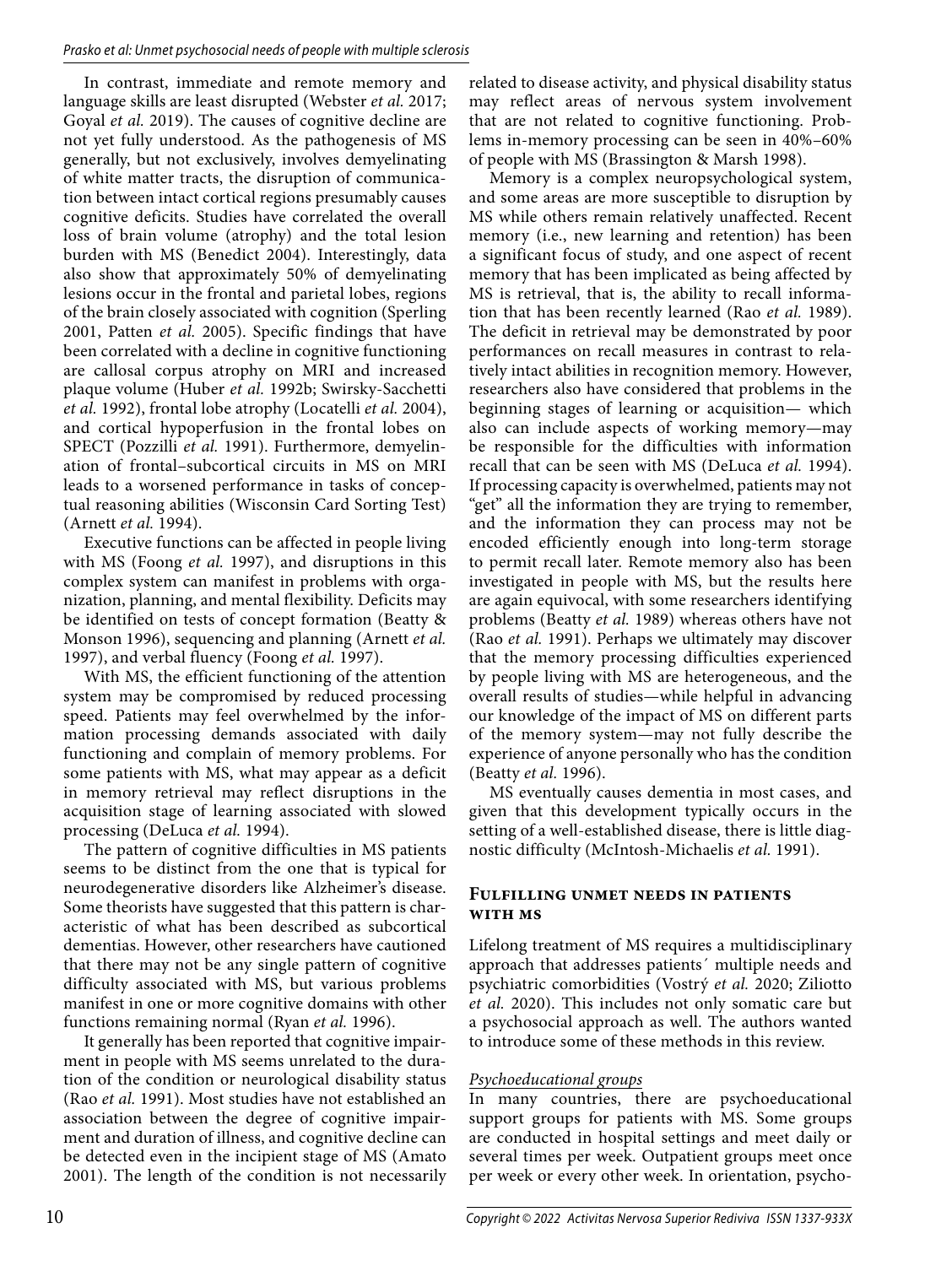educational groups provide helpful information for patients experiencing similar problems and an opportunity for group support (e.g., sharing and expressing feelings and concerns and obtaining feedback from group members). Much like classroom instruction, information is provided, followed by group discussion and support (Lincoln *et al.* 2020a). Patients who share the diagnosis meet to learn how to manage problems accompanying sclerosis multiplex; they also share stories and give and receive support from each patient who shares the same diagnosis come together to learn how to handle their illness; they also share stories and give and receive support from each other. Group support not only is helpful for psychological health but has been associated with longevity among patients with sclerosis multiplex (Lincoln *et al.* 2020b). Meetings are held with the patients and their families to educate them about MS. Furthermore, the effect it can have on behaviour and explore the family patterns that are likely to trigger distress or loss of control. Mindfulness of movement was trained as a coping strategy in a pilot study with MS (Mills & Allen 2000).

#### *Summary points for psychological intervention*

- Cognitive dysfunction can affect up to half of the people living with MS, and it is an essential factor determining the quality of life. Reduction in processing speed is a common feature in the cognitive profile of MS patients.
- Depression is the most common mental state change associated with MS, and the lifetime prevalence of major depression can approach 50%. Patients with MS also may experience generalized psychological distress that does not meet the criteria for a formal psychiatric diagnosis but affects their quality of life.
- Fatigue is one of MS's most common and disabling symptoms, affecting up to 87% of people with the condition. Patients who do not show overt cognitive dysfunction may be at risk—as a result of fatigue for having cognitive difficulties during their daily lives leading to problems at the workplace or other aspects of daily functioning.
- A consistent association has been found between stressful life events and subsequent exacerbations of MS

#### *Treatment of MS*

Neurologists treat first attacks and relapses of MS with high doses of intravenous steroids for 3 to 5 days and tampering doses of oral steroids for an additional 1 to 2 weeks. Despite its risks and the lack of definitive studies showing its benefit, steroid treatment seems to shorten the duration of disability, increase a patient's vigor, and provide psychological advantages. Studies have shown that several medications provide modest benefits in reducing the frequency and severity of relapses, lesion accumulation, and hospitalizations.

Treatment with steroids or other medications can complicate cognitive and psychiatric disorders (Patten *et al.* 2005).

Drugs that modulate or suppress the immune system include recombinant human interferon preparations (beta-interferon-1a, beta-interferon-1b, betainterferon-1a, a polypeptide (glatiramer acetate), and a chemotherapy agent (mitoxantrone).

#### *Psychopharmaceuticals*

Patients who experience depression or anxiety may have anxiolytics prescribed. Since suicide rates are relatively high among persons with MS (Livneh & Antonak 1997), psychiatric consultation may also be indicated. Some data suggest a role for sildenafil in women with sexual dysfunction due to multiple sclerosis if other, better-established approaches fail (Xiao *et al.* 2012). The antidepressant clomipramine may also alleviate multiple sclerosis (MS) symptoms, specifically its progressive form (Faissner *et al.* 2017). Gabapentin may relieve pain in patients with multiple sclerosis (Faissner *et al.* 2017). Modafinil is a centrally acting agent with sympathomimetic properties that is structurally and pharmacologically different from stimulant medications. It is a wakefulness-promoting agent that is FDA approved to treat fatigue associated with multiple sclerosis (Littleton *et al.* 2010).

#### *Depression*

Depression and mood disturbances are cured with antidepressants, antimanic agents, support groups, and psychotherapy (Mohr *et al.* 2001).

Given the burden of depression in MS, antidepressant medication in this population is expected. However, evidence for the efficiency of antidepressants is less clear. As of 2000, only one double-blind, placebo-controlled trial of antidepressant medication, desipramine, and several open-label trials of various selective serotonin reuptake inhibitors (SSRIs) have been published (Gill & Hatcher, 2000). The decision about which antidepressant to use is governed mainly by tolerability concerns. Given the tendency of MS patients to experience a host of neurologically mediated somatic complaints, such as paresis, spasticity, ataxia, impaired balance, incoordination, bladder dysregulation, and sexual dysfunction, the clinician needs to be aware of side effects from the antidepressants. Although SSRIs are the first choice, some patients may better tolerate bupropion, venlafaxine, or mirtazapine. Again, physicians must carefully weigh both the side effect profile and the benefits of each medication. Mirtazapine, although without significant sexual side effects, is associated with sedation that may exacerbate significant fatigue issues related to MS. Tricyclic antidepressants have also demonstrated efficacy in this population. In general, their tolerability is somewhat limited. Given the neurologic morbidity in MS, all psychotropic medications should be used cautiously and individually.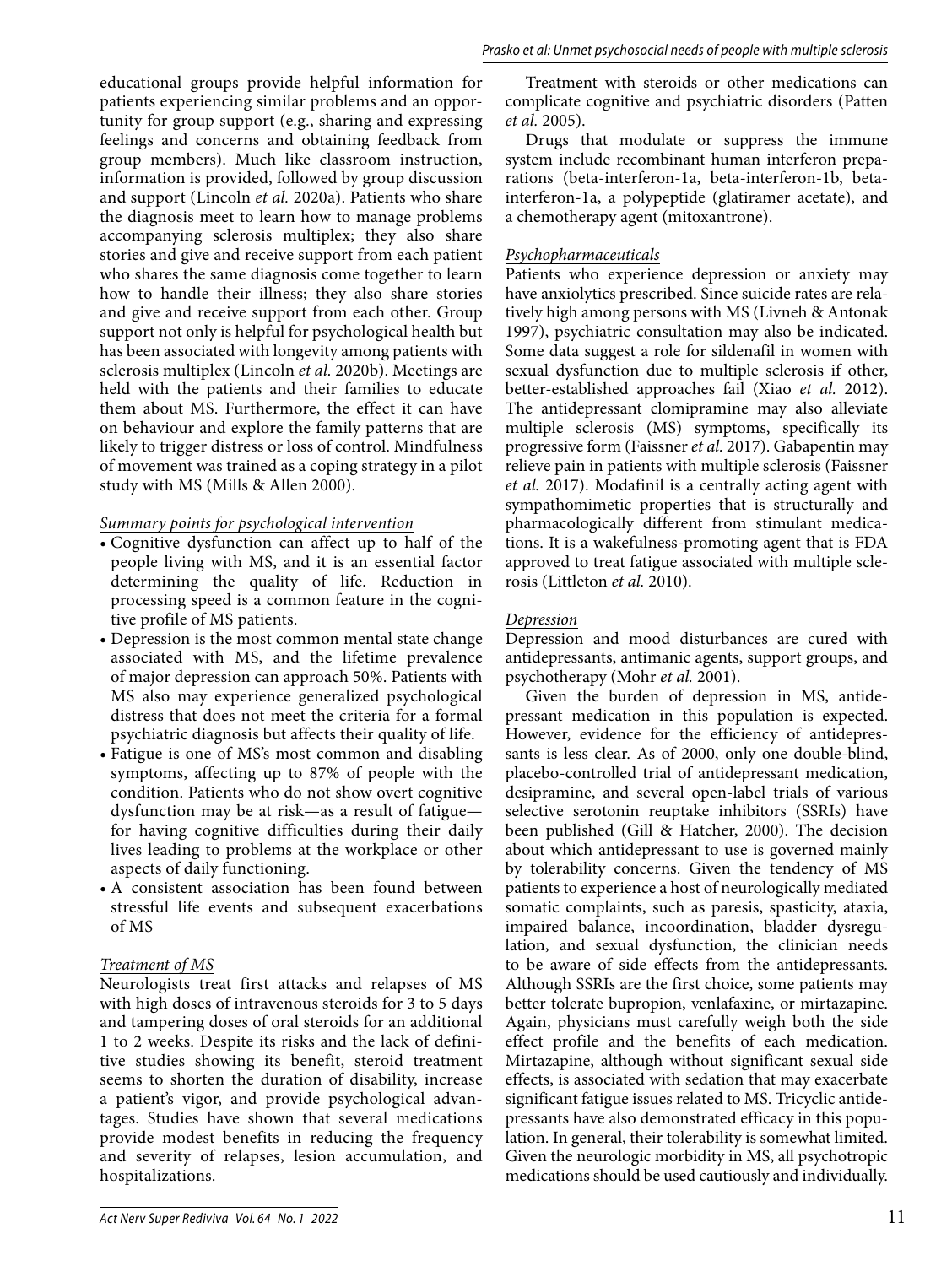#### *Mania and mixed episodes*

Although treatment of manic and psychotic symptoms is not sufficiently established in the MS population, general psychiatry provides some guidance. Valproic acid, lithium, and atypical antipsychotic medications are all indicated. However, case reports suggest that response rates are not robust in individuals with significant CNS lesions (Asghar 2004). Again, side effect profiles are critical. For example, excessive urination a common side effect of lithium—is poorly matched with bladder dysfunction. For unresponsive mood disorders, electroconvulsive therapy (ECT) is an option. ECT has, however, been associated with promoting MS flare-ups (Mattingley *et al.* 1992).

Valproate is preferable when treating patients with frequently mixed episodes, who have a rapid-cycling course, or who have a so-called secondary mania arising in the context of a medical illness such as MS.

#### *Anxiety disorders*

The antipanic effects of valproate have been described in several case reports, which documented successful treatment of panic disorder with MS (Marazziti & Cassano 1996).

#### *Cognitive impairment and dementia*

The clinician's first task is often to assess the MS patient's cognitive status. Patients or families may complain of forgetfulness or confusion out of proportion to findings on simple cognitive evaluations. The Folstein Mini-Mental State Examination lacks the sensitivity to identify cognitive morbidity in several circumstances. Neuropsychiatric testing is often helpful in establishing deficits in individual MS patients; however, with no characteristic pattern, specific test results cannot be applied uniformly.

Attempting to ameliorate cognitive deficits in MS tends to focus on compensatory activities. Enhanced structure and strict organization, for example, may reduce some of the disabilities from poor attention and memory. Cognitive rehabilitation, occupational therapy, and psychotherapy may also be effective (Lincoln *et al.* 2020a; b). Immunomodulators, such as interferon beta-1a and interferon beta-1b, may prevent or delay the onset of both neurologic and cognitive disabilities. Studies have also demonstrated improved memory and information processing with these medications. (Early reports that beta-1a caused depression have been refuted (Patten *et al.* 2005). Small studies have shown that the cholinesterase-inhibitor donepezil improved attention, memory, and executive functioning (Greene 2000).

#### *Physical therapy*

Individuals with MS should generally remain as active as possible without developing excessive fatigue. Physical therapy may be prescribed to help with mobility problems or use assistive devices, such as walkers, if needed (Straudi *et al.* 2017; Ziliotto *et al.* 2020; Radecka *et al.* 2021). Specific exercises that decrease calcium loss from bones, strengthen weak muscles, and maintain muscle strength and joint mobility may also be prescribed. Physical therapy that includes massage and passive range-of-motion exercises may also be beneficial. Individuals with MS who experience speech problems may be referred to a speech therapist or use assistive devices, such as a communication board and voice amplifier.

Exercise therapy prevents or treats disorders and chronic disease through regular, repetitive physical activity that enhances fitness and mobility, which robots could assist (Sconza *et al.* 2021). This type of treatment is designed to improve the functional capacity of body structures and has been demonstrated to have beneficial effects for many conditions, such as the alleviation of symptoms of depression and MS (Ziliotto *et al.* 2020)

# *Limitations of the review*

This review has several limitations. First, it was impossible to perform a quantitative synthesis of the results from different articles and studies because of the lack of primary studies and well-conducted randomized clinical trials with a superior level of evidence. Second, potential confounding conditions might affect the view, such as enormous clinical variability and anatomical findings in MS. Last but not least, most studies included were cross-sectional or epidemiological studies rather than randomized controlled trials; a causal relationship cannot be drawn from these types of study design, and these studies are likely to have residual confounding factors.

# **Conclusion**

Uncertainty is one of the hallmark characteristics of MS. An initial diagnosis may be hard to grasp for many patients since initial vague and fleeting symptoms are hard to interpret. Unfortunately, uncertainty does not recede over time but does the opposite – leaving patients concerned about which course will their illness take. A neuropsychologically informed psychoeducation, individual or group psychotherapy, and rehabilitation can benefit our patients' treatment regimens as they cope with the losses in adaptive functioning, inefficiencies in cognitive processing, and adverse effects of stress and fatigue on stress neuropsychological status and quality of life. Psychotherapy could assist patients in developing a foundation for living with the losses and uncertainties that accompany a challenging condition such as multiple sclerosis.

# **Conflict of interest statement**

The authors declare that the article was done in the nonappearance of any commercial or economic relationships that could be understood as a potential conflict of interest.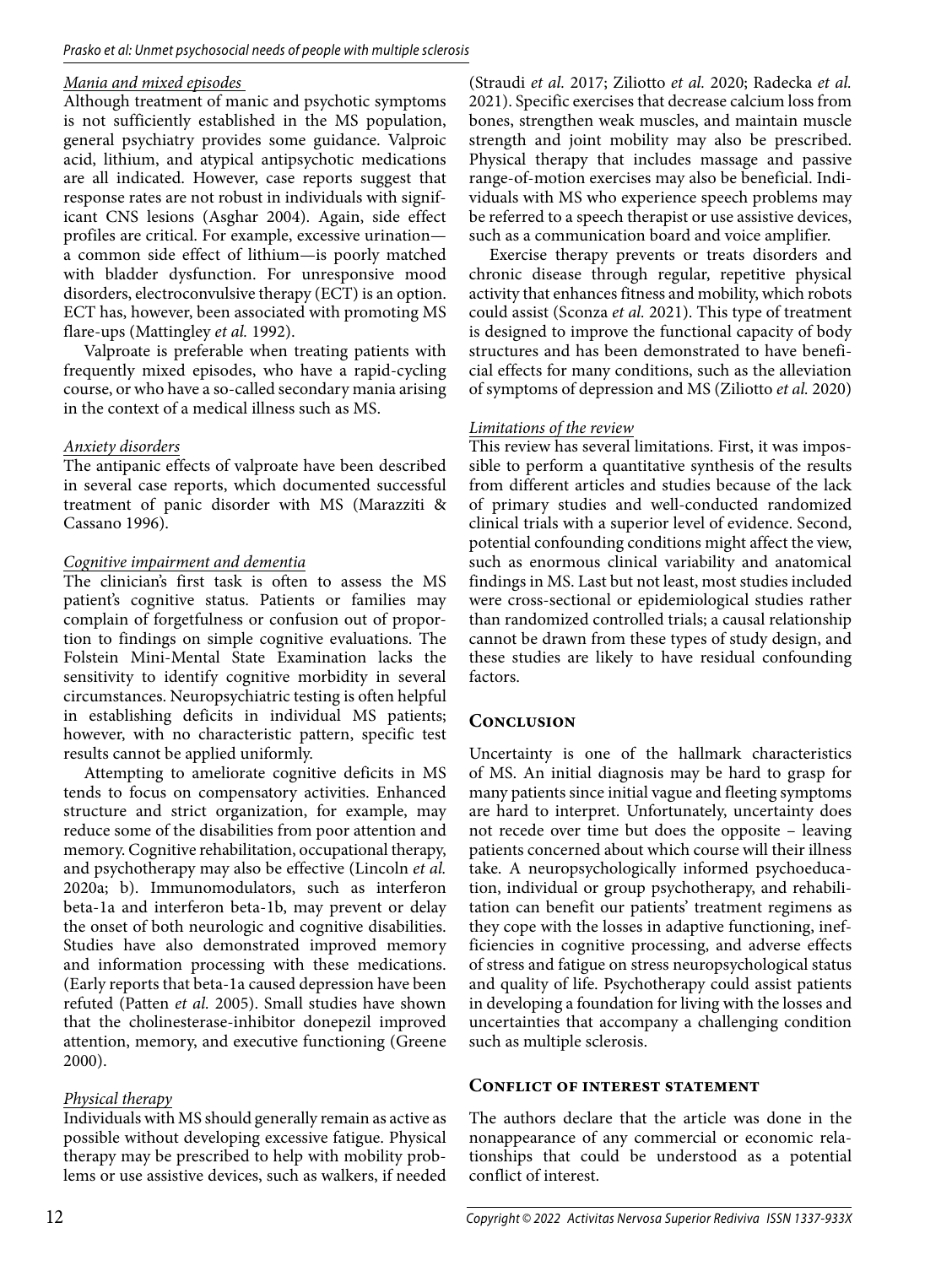#### Prasko et al: Unmet psychosocial needs of people with multiple sclerosis

#### REFERENCES

- 1 Ackerman K (2004). Relationship between multiple sclerosis exacerbations and stress: Response. Psychosomatic Medicine. **66**(2): 288–289.
- 2 Amato M (2001). Cognitive dysfunction in early-onset multiple sclerosis. Arch Neurol. **58**: 1602–1606.
- 3 American Psychiatric Association (2013). Diagnostic and statistical manual of mental disorders (DSM-5). American Psychiatric Pub.
- 4 Arnett PA, Higginson CI, Randolph JJ (2001). Depression in multiple sclerosis: Relationship to planning ability. Journal of the International Neuropsychological Society. **7**(6): 665–674.
- 5 Arnett PA, Rao SM, Bernardin L, Grafman J, Yetkin FZ, Lobeck L (1994). Relationship between frontal lobe lesions and Wisconsin Card Sorting Test performance in patients with multiple sclerosis. Neurology. **44**(3, Pt. 1): 420–425.
- 6 Arnett PA, Rao SM, Grafman J, Bernardin L, Luchetta T, Binder JR, Lobeck L (1997). Executive functions in multiple sclerosis: an analysis of temporal ordering, semantic encoding, and planning abilities. Neuropsychology. **11**(4): 535–544.
- 7 Asghar A (2004). Pure neuropsychiatric presentation of multiple sclerosis. Am J Psychiatry. **161**: 226–231.
- 8 Bakshi R, Czarnecki D, Shaikh ZA, Priore RL, Janardhan V, Kaliszky Z, Kinkel PR (2000). Brain MRI lesions and atrophy are related to depression in multiple sclerosis. Neuroreport. **11**(6): 1153–1158.
- 9 Bamer AM, Johnson KL, Amtmann D, Kraft GH (2008). Prevalence of sleep problems in individuals with multiple sclerosis. Multiple Sclerosis. **14**: 1127–1130.
- 10 Beatty WW, Goodkin DE, Monson N, Beatty PA (1989). Cognitive disturbances in patients with relapsing remitting multiple sclerosis. Arch Neurol. **46**(10): 1113–1119.
- Beatty WW, Monson N (1996). Problem-solving by patients with multiple sclerosis: comparison of performance on the Wisconsin and California Card Sorting Tests. J Int Neuropsychol Soc. **2**(2): 134–140.
- 12 Beatty WW, Wilbanks SL, Blanco CR, Hames KA, Tivis R, Paul RH (1966). Memory disturbance in multiple sclerosis: reconsideration of patterns of performance on the selective reminding test. J Clin Exp Neuropsychol. **18**(1): 56–62.
- 13 Benedict R (2004). Prediction of neuropsychological impairment in multiple sclerosis. Arch Neurol. **61**: 226–229.
- Benton T, Staab J, Evans DL (2007). Medical comorbidity in depressive disorders. Annals of Clinical Psychiatry. **19**: 289–303.
- 15 Ben-Zacharia AB, Lublin FD (2001). Palliative care in patients with multiple sclerosis. Neurologic Clinics. **19**(4): 801–827.
- 16 Bishop M, Tschopp MK, Mulvihill M (2000). Multiple sclerosis and epilepsy: Vocational aspects and the best rehabilitation practices. Journal of Rehabilitation. **66**(2): 50–55.
- 17 Brassington JC, Marsh NV (1998). Neuropsychological aspects of multiple sclerosis. Neuropsychology Review. **8**(2): 43–77.
- 18 Buljevac D, Hop WC, Reedeker W, Janssens AC, van der Meché FG, van Doorn PA, Hintzen RQ (2003). Self reported stressful life events and exacerbations in multiple sclerosis: prospective study. BMJ. **327**(7416): 646.
- 19 Caine E, Schwid S (2002). Multiple sclerosis, Depression and the risk of suicide. Neurology. **59**: 662–663.
- 20 Cardamone G, Paraboschi EM, Soldà G, Duga S, Saarela J, Asselta R (2018). Genetic Association and Altered Gene Expression of CYBB in Multiple Sclerosis Patients. Biomedicines. **6**(4): 117.
- 21 Cerasa A, Gioia MC, Valentino P, Nisticò R, Chiriaco C, Pirritano D, Tomaiuolo F, Mangone G, Trotta M, Talarico T, Bilotti G, Quattrone A (2013). Computer-assisted cognitive rehabilitation of attention deficits for multiple sclerosis: a randomized trial with fMRI correlates. Neurorehabil Neural Repair. **27**(4): 284–295.
- 22 Charcot JM (1962). Lectures on the diseases of the nervous system. Second series. Translated by G. Sigerson. New York: Hafner Publishing Co.
- 23 Chwastiak L (2002). Depressive symptoms and severity of illness in multiple sclerosis: epidemiologic study of a large community sample. Am J Psychiatry. **159**: 1862–1868.
- 24 Cohen S, Tyrell DA & Smith AP (1991). Psychological stress and susceptibility to the common cold. New England Journal of Medicine. **325**: 606–612.
- 25 Comi G, Filippi M, Martinelli V, Campi A, Rodegher M, Alberoni M, Sirabian G, Canal N (1995). Brain MRI correlates of cognitive impairment in primary and secondary progressive multiple sclerosis. J Neurol Sci. **132**(2): 222–227.
- 26 Coughlin SS, Sher L (2013). Suicidal behavior and neurological illnesses. J Depress Anxiety. **18**: 12443.
- 27 das Nair R, Martin KJ, Lincoln NB (2021). Memory rehabilitation for people with multiple sclerosis. Cochrane Database Syst Rev. 2016 Mar 23;3:CD008754. Doi:10.1002/14651858.CD008754. pub3. Update in: Cochrane Database Syst Rev. **10**: CD008754.
- David A (2007). Lishman's Organic Psychiatry: A Textbook of Neuropsychiatry. Oxford: Blackwell.
- 29 DeLuca J, Barbieri-Berger S, Johnson SK (1994). The nature of memory impairments in multiple sclerosis: Acquisition versus retrieval. Journal of Clinical and Experimental Neuropsychology. **16**(2): 183–189.
- 30 DeSilva CC, Nurse MC, Vokey K (2002). Steroid-induced psychosis treated with risperidone. Can J Psychiatry. **47**: 388–389.
- 31 Doolittle TH, Myers RH, Lehrich JR, Birnbaum G, Sheremata W, Franklin GM, Nelson LM, Hauser SL (1990). Multiple sclerosis sibling pairs: clustered onset and familial predisposition. Neurology. **40**(10): 1546–1552.
- 32 Dymecka J, Bidzan M (2018). Biomedical Variables and Adaptation to Disease and Health-Related Quality of Life in Polish Patients with MS. Int J Environ Res Public Health. **15**(12): 2678.
- 33 Dyment DA, Cader MZ, Willer CJ, Risch N, Sadovnick AD, Ebers GC (2002). A multigenerational family with multiple sclerosis. Brain. **125**(7): 1474–1482.
- Dyment DA, Ebers GC (2002). An array of sunshine in multiple sclerosis. New England Journal of Medicine. **347**(8): 1445–1447.
- 35 Edwards T, Motl RW, Sebastião E, Pilutti LA (2018). Pilot randomized controlled trial of functional electrical stimulation cycling exercise in people with multiple sclerosis with mobility disability. Mult Scler Relat Disord. **26**: 103–111.
- 36 Edwards T, Pilutti LA (2017). The effect of exercise training in adults with multiple sclerosis with severe mobility disability: A systematic review and future research directions. Mult Scler Relat Disord. **16**: 31–39.
- 37 Eklund VA, MacDonald ML (1991). Descriptions of persons with multiple sclerosis, with an emphasis on what is needed from psychologists. Professional Psychology: Research and Practice. **22**(4): 277–284.
- 38 Faissner S, Mishra M, Kaushik DK, Wang J, Fan Y, Silva C, Rauw G, Metz L, Koch M, Yong VW (2017). Systematic screening of generic drugs for progressive multiple sclerosis identifies clomipramine as a promising therapeutic. Nat Commun. **8**(1): 1990.
- 39 Fassbender K, Schmidt R, Mössner R, Kischka U, Kühnen J, Schwartz A, Hennerici M (1998). Mood disorders and dysfunction of the hypothalamic-pituitary-adrenal axis in multiple sclerosis: association with cerebral inflammation. Arch Neurol. **55**(1): 66–72.
- 40 Feinstein A, Feinstein K, Gray T, O'Connor P (1997). Prevalence and neurobehavioral correlates of pathological laughing and crying in multiple sclerosis. Archives of Neurology. **54**(9): 1116–1121.
- 41 Feinstein A, O'Connor P, Gray T, Feinstein K (1999). Pathological laughing and crying in multiple sclerosis: A preliminary report suggesting a role for the prefrontal cortex. Multiple Sclerosis. **5**: 69–73.
- 42 Feinstein A, O'Connor P, Gray T, Feinstein K (1999). The effects of anxiety on psychiatric morbidity in patients with multiple sclerosis. Multiple Sclerosis (Houndmills, Basingstoke, England). **5**(5): 323–326.
- 43 Feinstein A, Roy P, Lobaugh N, Feinstein K, O'Connor P, Black S (2004). Structural brain abnormalities in multiple sclerosis patients with major depression. Neurology. **62**(4): 586–590.
- Feinstein A (2002). An examination of suicidal intent in patients with multiple sclerosis. Neurology. **59**: 674–678.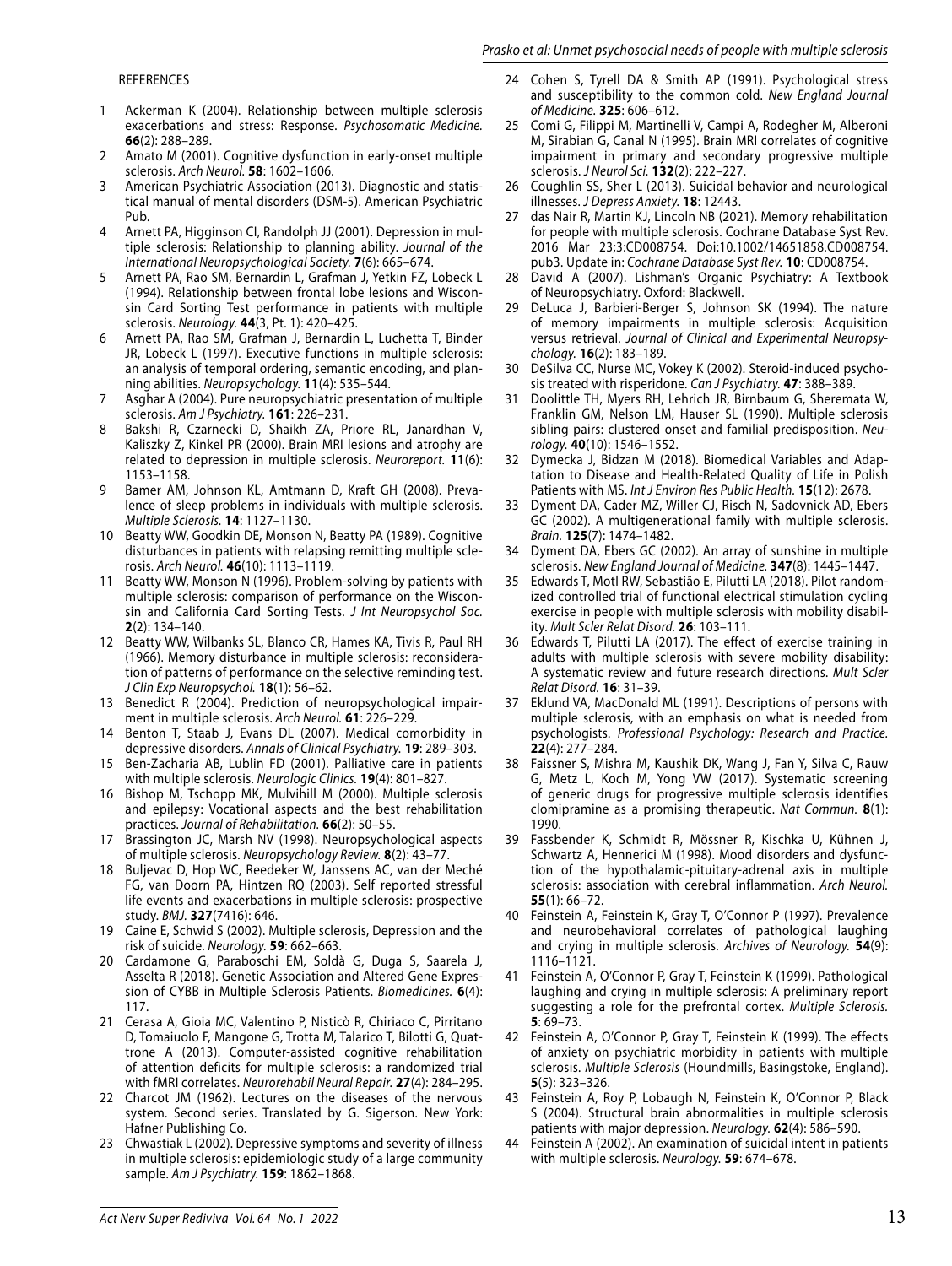- 45 Feinstein A (2011). Multiple sclerosis and Depression. Multiple Sclerosis. **17**(11): 1276–1281.
- 46 Feinstein A (1997). Multiple sclerosis, Depression and suicide. Br Med J. **315**: 691–692.
- 47 Feinstein A (1999). The clinical neuropsychiatry of multiple sclerosis. New York: Cambridge University Press.
- 48 Feinstein A, Feinstein K (2001). Depression associated with multiple sclerosis. Looking beyond diagnosis to symptom expression. Journal of Affective Disorders. **66**(2–3): 193–198.
- 49 Fennell EB, Smith MC (1990). Neuropsychological assessment. In: Rao SM (Ed.), Neurobehavioral aspects of multiple sclerosis. New York: Oxford University Press; 63–81.
- 50 Filippi M, Alberoni M, Martinelli V, Sirabian G, Bressi S, Canal N, Comi G (1994). Influence of clinical variables on neuropsychological performance in multiple sclerosis. Eur Neurol. **34**(6): 324–328.
- 51 Fisher PL, Salmon P, Heffer-Rahn P, Huntley C, Reilly J, Cherry MG (2020). Predictors of emotional distress in people with multiple sclerosis: A systematic review of prospective studies. J Affect Disord. **276**: 752–764.
- 52 Flavia M, Stampatori C, Zanotti D, Parrinello G, Capra R (2010). Efficacy and specificity of intensive cognitive rehabilitation of attention and executive functions in multiple sclerosis. Journal of the Neurological Sciences. **288**: 101–105.
- 53 Foong J, Rozewicz L, Quaghebeur G, Davie CA, Kartsounis LD, Thompson AJ, Miller DH, Ron MA (1997). Executive function in multiple sclerosis. The role of frontal lobe pathology. Brain. **120**(Pt 1): 15–26.
- 54 Fredrikson S, Cheng Q, Jiang GX, Wasserman D (2003). Elevated suicide risk among patients with multiple sclerosis in Sweden. Neuroepidemiology. **22**(2): 146–152.
- 55 Freedland KE, Carney RM (2008). Depression and medical illness. In I. H. Gotlib & C. L. Hammen (Eds.), Handbook of Depression (2<sup>nd</sup> ed., pp. 113-141). New York: Guilford Press.
- 56 Frohman EM (2003). Multiple sclerosis. Medical Clinics of North America. **87**(4): 867–897.
- 57 Fruehwald S, Loeffler-Stastka H, Eher R, Saletu B, Baumhackl U (2001). Depression and quality of life in multiple sclerosis. Acta Neurol Scand. **104**(5): 257–261.
- 58 Gay MC, Bungener C, Thomas S, Vrignaud P, Thomas PW, Baker R, Montel S, Heinzlef O, Papeix C, Assouad R, Montreuil M (2016). Anxiety, emotional processing and depression in people with multiple sclerosis. BMC Neurol. **17**(1): 43.
- 59 Gill D, Hatcher S (2000). Antidepressants for Depression in medical illness. Cochrane Database Syst Rev. **4**: CD001312.
- 60 Gold SM, Irwin MR (2006). Depression and immunity: inflammation and depressive symptoms in multiple sclerosis. Neurologic Clinics. **24**: 507–519.
- 61 Goldacre M, Abisgold J, Yeates D, Seagroatt V (2006). Risk of multiple sclerosis after head injury: Record linkage study. Journal of Neurology, Neurosurgery & Psychiatry. **77**(2): 351–353.
- 62 Goodin DS (2004). Relationship between multiple sclerosis exacerbations and stress. Psychosomatic Medicine. **66**(2): 287– 289; author reply 287–289.
- 63 Goodin DS (2016). The epidemiology of multiple sclerosis: insights to a causal cascade. Handb Clin Neurol. **138**: 173–206.
- 64 Goodin DS, Khankhanian P, Gourraud PA, Vince N (2021). The nature of genetic and environmental susceptibility to multiple sclerosis. PLoS One. **16**(3): e0246157.
- 65 Goodkin DE, Doolittle TH, Hauser SS, Ransohoff RM, Roses AD, Rudick RA (1991). Diagnostic criteria for multiple sclerosis research involving multiply affected families. Arch Neurol. **48**(8): 805–807.
- 66 Goodstein RK, Ferrel RB (1977). Multiple sclerosis presenting as depressive illness. Diseases of the Nervous System. **38**: 127–131.
- 67 Goyal M, Khanna D, Rana PS, Khaibullin T, Martynova E, Rizvanov AA, Khaiboullina SF, Baranwal M (2019). Computational Intelligence Technique for Prediction of Multiple Sclerosis Based on Serum Cytokines. Front Neurol. **10**: 781.
- 68 Grazioli E, Tranchita E, Borriello G, Cerulli C, Minganti C, Parisi A (2019). The Effects of Concurrent Resistance and Aerobic Exercise Training on Functional Status in Patients with Multiple Sclerosis. Curr Sports Med Rep. **18**(12): 452–457.
- 69 Greene YM (2000). A 12-week trial of donepezil hydrochloride in patients with multiple sclerosis-associated cognitive impairments. J Clin Psychopharmacol. **20**: 350–356.
- 70 Guimaraes J, Sa MJ (2012). Cognitive dysfunction in multiple sclerosis. Frontiers in Neurology. **3**: 74.
- Häggmark A, Schwenk JM, Nilsson P (2016). Neuroproteomic profiling of human body fluids. Proteomics Clin Appl. **10**(4): 485–502.
- 72 Häggmark A, Schwenk JM, Nilsson P (2016). Neuroproteomic profiling of human body fluids. Proteomics Clin Appl. **10**(4): 485–502.
- 73 Halabchi F, Alizadeh Z, Sahraian MA, Abolhasani M (2017). Exercise prescription for patients with multiple sclerosis; potential benefits and practical recommendations. BMC Neurol. **17**(1): 185.
- 74 Hasanpour Dehkordi A (2016). Influence of yoga and aerobics exercise on fatigue, pain and psychosocial status in patients with multiple sclerosis: a randomized trial. J Sports Med Phys Fitness. **56**(11): 1417–1422.
- 75 Haussleiter IS, Brüne M, Juckel G (2009). Psychopathology in multiple sclerosis: diagnosis, prevalence and treatment. Ther Adv Neurol Disord. **2**(1): 13–29.
- 76 Hegedüs K, Kárpáti J, Szombathelyi É, Simó M (2015). Depresszió és kognitív hanyatlás kapcsolata sclerosis multiplexes betegeknél [Association between depression and cognitive decline in sclerosis multiplex patients]. Neuropsychopharmacol Hung. **17**(1): 31–36.
- 77 Heffer-Rahn P, Fisher PL (2018). The clinical utility of metacognitive beliefs and processes in emotional distress in people with multiple sclerosis. J Psychosom Res. **104**: 88–94.
- 78 Honer WG, Hurwitz T, Li DK, Palmer M, Paty DW (1987). Temporal lobe involvement in multiple sclerosis patients with psychiatric disorders. Arch Neurol. **44**(2): 187–190.
- Huber SJ, Bornstein RA, Rammohan KW, Christy JA, Chakeres DW, McGhee RB Jr (1992a). Magnetic resonance imaging correlates of executive function impairments in multiple sclerosis. Neuropsychiatry, Neuropsychology, and Behavioral Neurology. **5**: 33–36.
- 80 Huber SJ, Bornstein RA, Rammohan KW, Christy JA, Chakeres DW, McGhee RB (1992b). Magnetic resonance imaging correlates of neuropsychological impairment in multiple sclerosis. Journal of Neuropsychiatry and Clinical Neurosciences. **4**: 152– 158.
- 81 Iljicsov A, Bereczki D, Dobi B, Oberfrank F, Bálint M, Ajtay A, Milanovich D, Simó M (2021). A hazai sclerosis multiplex betegpopuláció életkori és nemi megoszlása 2004 és 2016 között [Age and gender characteristics of patients affected with multiple sclerosis in Hungary between 2004 and 2016]. Orv Hetil. **162**(19): 746–753.
- 82 Ishigami Y, Fisk JD, Wojtowicz M, Klein RM (2013). Repeated measurement of the attention components of patients with multiple sclerosis using the Attention Network Test-Interaction (ANT-I): stability, isolability, robustness, and reliability. Journal of Neuroscience Methods. **216**: 1–9.
- 83 Jensen D Jr (1989). Terodiline treatment of detrusor hyperreflexia in sclerosis multiplex. J Oslo City Hosp. **39**(6–7): 67–73.
- 84 Jensen MP, Barber J, Romano JM, Molton IR, Raichle KA, Osborne TL, Engel JM, Stoelb BL, Kraft GH, Patterson DR (2009). A comparison of self-hypnosis versus progressive muscle relaxation in patients with multiple sclerosis and chronic pain. Int J Clin Exp Hypn. **57**(2): 198–221.
- 85 Johnson KP, Baringer JR (1995). Current therapy of multiple sclerosis. Hosp Pract (1995). **36**(4): 21–29.
- Jones SM, Amtmann D (2015). The relationship of age, function, and psychological distress in multiple sclerosis. Psychol Health Med. **20**(6): 629–634.
- 87 Kale N, Agaoglu J, Tanik O (2010) Neuropsychiatric manifestations in multiple sclerosis: correlation of fatigue and Depression with disease progression. Neurological Research. **32**: 221–223.
- 88 Kamber M, Shinghal R, Collins DL, Francis GS, Evans AC (1995). Model-based 3-D segmentation of multiple sclerosis lesions in magnetic resonance brain images. IEEE Transactions on Medical Imaging. **14**(3): 442–453.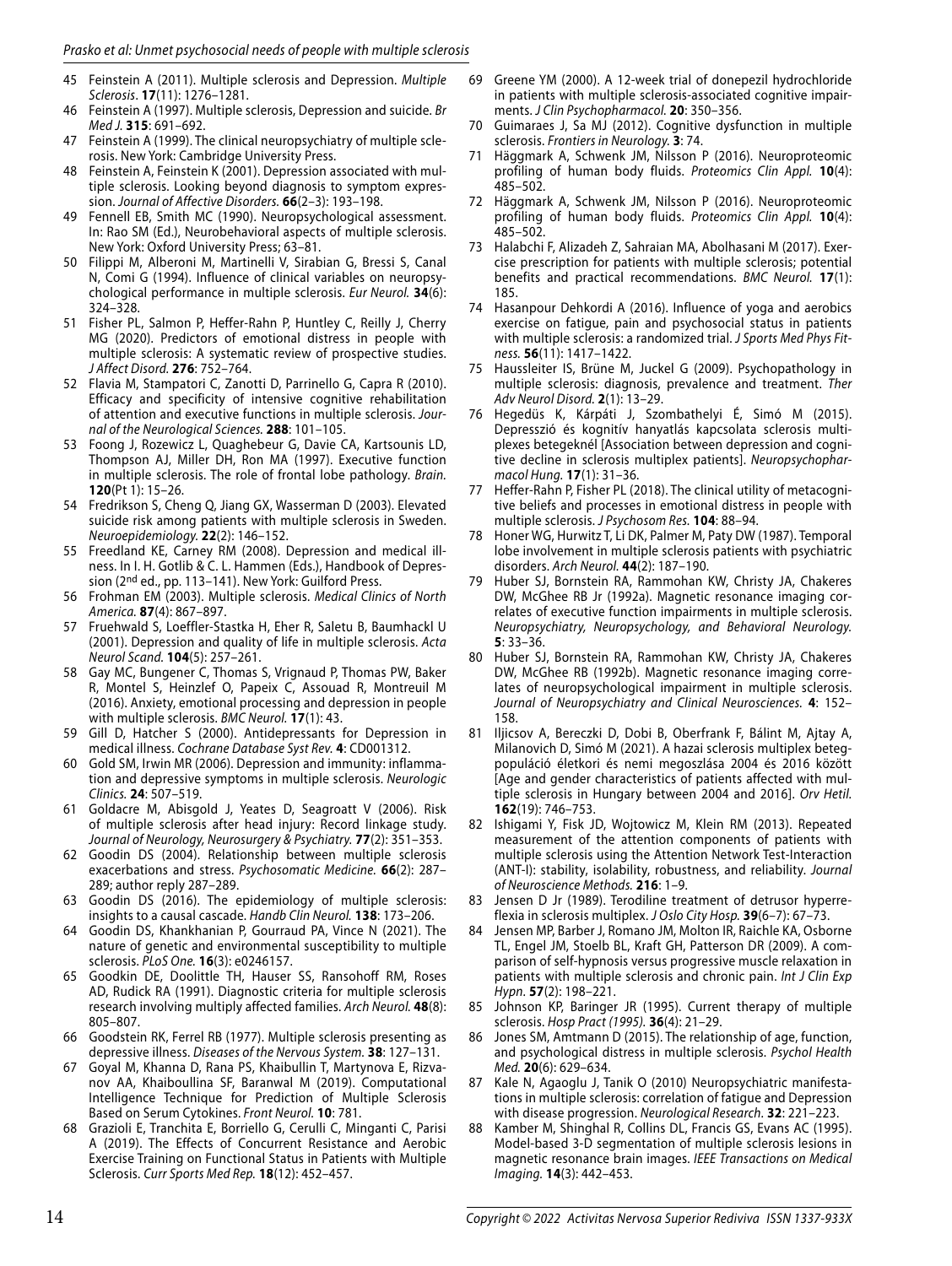- 89 Korostil M, Feinstein A (2007). Anxiety disorders and their clinical correlates in multiple sclerosis patients. Multiple Sclerosis. **13**: 67–72.
- 90 Krupp LB, Christodoulou C, Melville RN, Scherl WF, McAllister WS, Elkin LE (2004). Donepezil improved memory in multiple sclerosis in a randomized clinical trial. Neurology. **63**: 1579– 1585.
- 91 Kumar T & Singh J (2009). Delusion of Parasitosis: An Atypical Initial Presentation of Multiple Sclerosis. Hong Kong Journal of Psychiatry. **19**(1): 42–45.
- 92 La Mantia L, Eoli M, Salmaggi A, Milanese C (1996). Does a placebo effect exist in clinical trials on multiple sclerosis? Review of the literature. Ital J Neurol Sci. **17**(2): 135–139.
- 93 LaRocca NG (1990). A rehabilitation perspective. In S. M. Rao (Ed.): Neurobehavioral aspects of multiple sclerosis. New York: Oxford University Press: 215–229.
- 94 Lassmann H, Bruck W, Lucchinetti CF (2007). The immunopathology of multiple sclerosis: an overview. Brain Pathol. **17**(2): 210–218.
- 95 Leo GJ, Rao SM (1988). Effects of intravenous physostigmine and lecithin on memory loss in multiple sclerosis: Report of a pilot study. Journal of Neurological Rehabilitation. **2**: 123– 129.
- 96 Lezak MD, Howieson DB, Loring DW, Hannay HJ, Fischer JS (2004). Neuropsychological assessment. 4th ed. New York: Oxford University Press.
- 97 Li J, Johansen C, Bronnum-Hansen H, Stenager E, Koch-Henriksen N, Olsen J (2004). The risk of multiple sclerosis in bereaved patients: A nationwide cohort study in Denmark. Neurology. **62**(5): 726–729.
- 98 Lincoln NB, Bradshaw LE, Constantinescu CS, Day F, Drummond AE, Fitzsimmons D, Harris S, Montgomery AA, das Nair R; CRAMMS Trial Collaborative Group (2020a). Cognitive rehabilitation for attention and memory in people with multiple sclerosis: a randomized controlled trial (CRAMMS). Clin Rehabil. **34**(2): 229–241.
- 99 Lincoln NB, Bradshaw LE, Constantinescu CS, Day F, Drummond AE, Fitzsimmons D, Harris S, Montgomery AA, das Nair R (2020b). Group cognitive rehabilitation to reduce the psychological impact of multiple sclerosis on quality of life: the CRAMMS RCT. Health Technol Assess. **24**(4): 1–182.
- 100 Littleton ET, Hobart JC, Palace J (2010). Modafinil for multiple sclerosis fatigue: Does it work? Clinical Neurology and Neurosurgery. **112**(1): 29–31.
- 101 Livneh H & Antonak RF (1997). Psychosocial adaptation to chronic illness and disability. Gaithersburg, MD: Aspen.
- 102 Locatelli L, Zivadinov R, Grop A, Zorzon M (2004). Frontal parenchymal atrophy measures in multiple sclerosis. Multiple Sclerosis. **10**: 562–568.
- 103 Lublin FD, Reingold SC (1996). Defining the clinical course of multiple sclerosis: Results of an international survey. National Multiple Sclerosis Society (USA) Advisory Committee on Clinical Trials of New Agents in Multiple Sclerosis. Neurology. **46**(4): 907–911.
- 104 Lutton JD, Winston R, Rodman TC (2004). Multiple sclerosis: Etiological mechanisms and future directions. Experimental Biology and Medicine. **229**(1): 12–20.
- 105 Lycke J, Wikkelso C, Bergh AC, Jacobsson L, Andersen O (1993). Regional cerebral blood flow in multiple sclerosis measured by single-photon emission tomography with technetium-99m hexamethyl propylene amine oxime. European Neurology. **33**: 163–167.
- 106 Lyoo IK, Seol HY, Byun HS, Renshaw PF (1996). Unsuspected multiple sclerosis in patients with psychiatric disorders: a magnetic resonance imaging study. J Neuropsychiatry Clin Neurosci. **8**(1): 54–59.
- 107 Mahler ME. (1992). Behavioral manifestations associated with multiple sclerosis. Psychiatric Clinics of North America. **15**: 427– 438.
- 108 Malekzadeh A, Leurs C, van Wieringen W, Steenwijk MD, Schoonheim MM, Amann M, Naegelin Y, Kuhle J, Killestein J, Teunissen CE (2019). Plasma proteome in multiple sclerosis disease progression. Ann Clin Transl Neurol. **6**(9): 1582–1594.
- 109 Marazziti D, Cassano GB (1996). Valproic acid for panic disorder associated with multiple sclerosis. Am J Psychiatry. **153**: 842–843.
- 110 Mathews WB (1979). Multiple sclerosis presenting with acute remitting psychiatric symptoms. J Neurol Neurosurg Psychiatry. **42**: 859–863.
- 111 Mattingley G, Baker K, Zorumski CF, et al. (1992). Multiple sclerosis and ECT: possible use of gadolinium-enhanced magnetic resonance scans for identifying high risk patients. J Neuropsychiatry Clin Neurosci. **4**: 145–151.
- 112 Maxeiner HG, Marion Schneider E, Kurfiss ST, Brettschneider J, Tumani H, Bechter K (2014). Cerebrospinal fluid and serum cytokine profiling to detect immune control of infectious and inflammatory neurological and psychiatric diseases. Cytokine. **69**(1): 62–67.
- 113 McDonald WI (2000). Relapse, remission, and progression in multiple sclerosis. New England Journal of Medicine. **343**(20): 1486–1487.
- 114 McIntosh-Michaelis SA, Roberts MH, Wilkinson SM, Diamond ID, McLellan DL, Martin JP, Spackman AJ (1991). The prevalence of cognitive impairment in a community survey of multiple sclerosis. Br J Clin Psychol. **30**(4): 333–348.
- 115 Mendez MF (1995). The neuropsychiatry of multiple sclerosis. International Journal of Psychiatry in Medicine. **25**: 123–130.
- 116 Mendozzi L, Pugnetti L, Saccani M, Motta A (1993). Frontal lobe dysfunction in multiple sclerosis as assessed by means of Lurian tasks: Effect of age at onset. Journal of the Neurological Sciences. **115**(Suppl.), S42–S50.
- 117 Miller DH & Ron MA (1997). Executive function in multiple sclerosis. The role of frontal lobe pathology. Brain: A Journal of Neurology. **120**: 15–26.
- 118 Mills N & Allen J (2000). Mindfulness of movement as a coping strategy in multiple sclerosis: A pilot study. General Hospital Psychiatry. **22**: 425–431.
- 119 Milo R, Kahana E (2010). Multiple sclerosis: geoepidemiology, genetics and the environment. Autoimmun Rev. **9**(5): A387– A394.
- 120 Minden SL & Schiffer RB (1990). Affective disorders in multiple sclerosis: Review and recommendations for clinical research. Archives of Neurology. **47**: 98–104.
- 121 Mohammadi K, Rahnama P, Rafei Z, Ebrahimi-Aveh SM, Montazeri A (2020). Factors associated with intimacy and sexuality among young women with multiple sclerosis. Reprod Health. **17**(1): 110.
- 122 Mohr DC, Goodkin DE, Bacchetti P, Boudewyn AC, Huang L, Marrietta P, Cheuk W, Dee B (2000). Psychological stress and the subsequent appearance of new brain MRI lesions in MS. Neurology. **55**(1): 55–61.
- 123 Mohr DC, Goodkin DE, Islar J, Hauser SL, Genain CP (2001). Treatment of depression is associated with suppression of nonspecific and antigen-specific T(H)1 responses in multiple sclerosis. Arch Neurol. **58**(7): 1081–1086.
- 124 Mohr DC, Goodkin DE, Islar J, Hauser SL, Genain CP (2001). Treatment of Depression is associated with suppression of nonspecific and antigen-specific T (H) 1 responses in multiple sclerosis. Archives of Neurology. **58**(7): 1081–1086.
- 125 Mohr DC, Goodkin DE, Nelson S, Cox D, Weiner M (2002). Moderating effects of coping on the relationship between stress and the development of new brain lesions in multiple sclerosis. Psychosomatic Medicine. **64**(5): 803–809.
- 126 Mohr DC, Hart SL, Julian L, Cox D, Pelletier D (2004). Association between stressful life events and exacerbation in multiple sclerosis: a meta-analysis. BMJ. **328**(7442): 731.
- 127 Mohr DC, Hart SL, Julian L, Cox D, Pelletier D (2004). Association between stressful life events and exacerbation in multiple sclerosis: a meta-analysis. BMJ (Clinical research ed.). **328**(7442): 731.
- 128 Noseworthy JH, Lucchinetti C, Rodriguez M, Weinshenker BG (2000). Multiple sclerosis. New England Journal of Medicine. **343**: 938–952.
- 129 Pakenham KI (2005). Relations between coping and positive and negative outcomes in carers of persons with multiple sclerosis (MS). Journal of Clinical Psychology in Medical Settings. **12**: 25–38.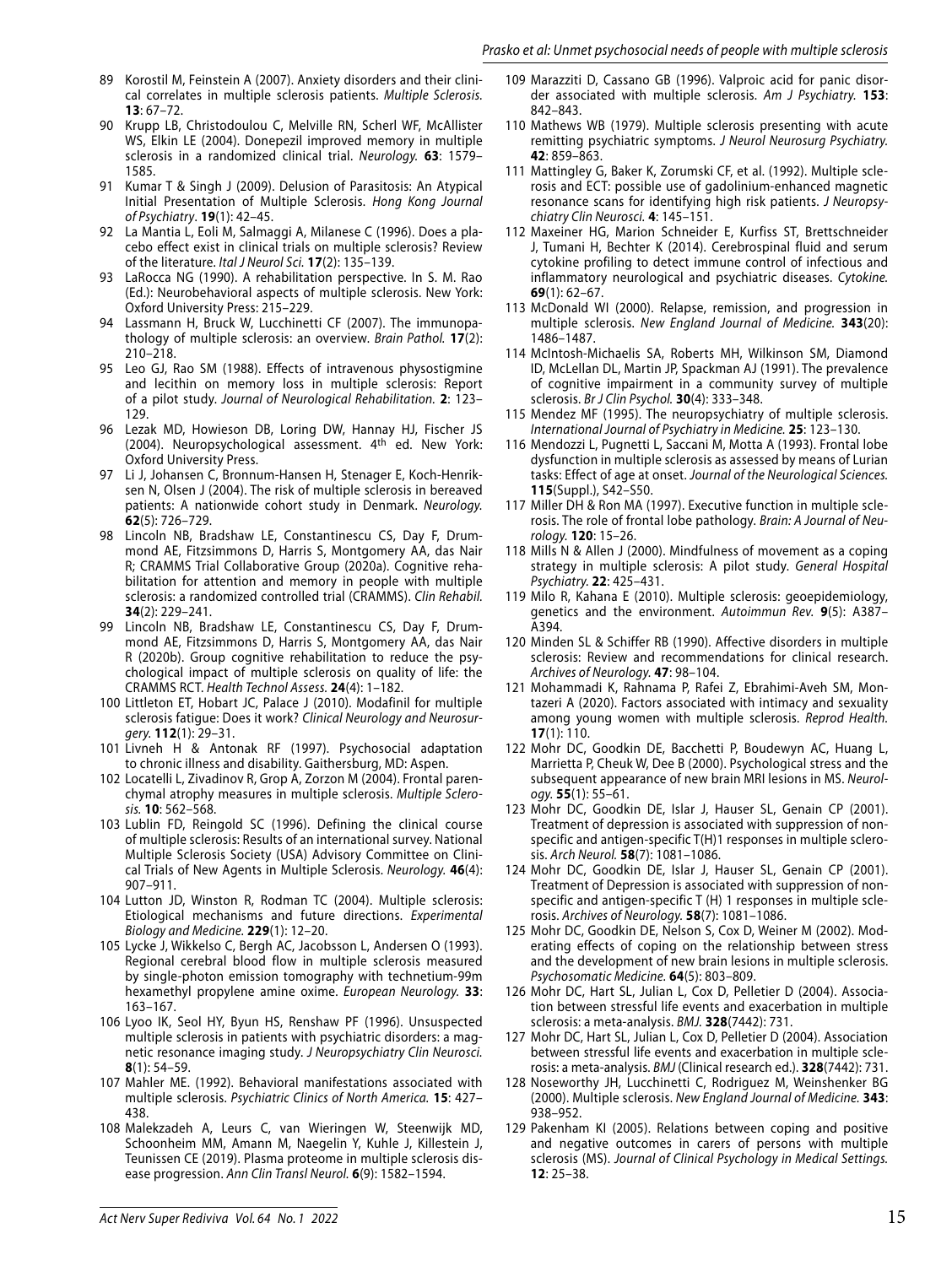- 130 Parry AM, Scott RB, Palace J, Smith S, Matthews PM (2003). Potentially adaptive functional changes in cognitive processing for patients with multiple sclerosis and their acute modulation by rivastigmine. Brain. **126**: 2750–2760.
- 131 Patten SB, Francis G, Metz LM, Lopez-Bresnahan M, Chang P, Curtin F (2005). The relationship between depression and interferon beta-1a therapy in patients with multiple sclerosis. Mult Scler. **11**(2): 175–181.
- 132 Pilutti LA, Motl RW (2019). Functional electrical stimulation cycling exercise for people with multiple sclerosis. Curr Treat Options Neurol. **21**(11): 54.
- 133 Plotsky PM, Owens MJ, Nemeroff CB (1998). Psychoneuroendocrinology of Depression. Hypothalamic-pituitary-adrenal axis. Psychiatric Clinics of North America. **21**(2): 293–307.
- 134 Pozzilli C, Passafiume D, Bernardi S, Pantano P, Incoccia C, Bastianello S, Bozzao L, Lenzi GL, Fieschi C (1991). SPECT, MRI and cognitive functions in multiple sclerosis. J Neurol Neurosurg Psychiatry. **54**(2): 110–115.
- 135 Pratt RTC (1951). An investigation of the psychiatric aspects of disseminated sclerosis. J Neurol Neurosurg Psychiatry. **14**: 326–335.
- 136 Pula JH, Newman-Toker DE, Kattah JC (2013). Multiple sclerosis as a cause of the acute vestibular syndrome. J Neurol. **260**(6): 1649–1654.
- 137 Rabins PV (1990). Euphoria in multiple sclerosis. In S. M. Rao (Ed.): Neurobehavioral aspects of multiple sclerosis. New York: Oxford University Press: 180–185.
- 138 Radecka A, Knyszyńska A, Łuczak J, Lubkowska A (2021). Adaptive changes in muscle activity after cryotherapy treatment: Potential mechanism for improvement the functional state in patients with multiple sclerosis. NeuroRehabilitation. **48**(1): 119–131.
- 139 Rao SM, Leo GJ, Aubin-Faubert PS (1989). On the nature of memory disturbance in multiple sclerosis. Journal of Clinical and Experimental Neuropsychology. **11**: 699–712.
- 140 Rao SM, Leo GJ, Bernardin L, Unverzagt F (1991). Cognitive dysfunction in multiple sclerosis: I. Frequency, patterns, and prediction. Neurology. **41**: 685–691.
- 141 Rao SM (1986). Neuropsychology of multiple sclerosis: A critical review. Journal of Clinical and Experimental Neuropsychology. **8**: 503–542.
- 142 Report of the Therapeutics and Technology Assessment Subcommittee of the American Academy of Neurology and the MS Council for Clinical Practice Guidelines (2002). Disease-modifying therapies in multiple sclerosis. Neurology. **58**: 169–178.
- 143 Riazi A, Thompson AJ, Hobart JC (2004). Self-efficacy predicts self-reported health status in multiple sclerosis. Multiple Sclerosis. **10**: 61–66.
- 144 Roessler RT, Fitzgerald SM, Rumrill PD, Koch LC (2001). Determinants of employment status among people with multiple sclerosis. Rehabilitation Counseling Bulletin. **45**(1): 31–39.
- 145 Roessler RT, Rumrill PD, Fitzgerald SM (2004). Predictors of employment status for people with multiple sclerosis. Rehabilitation Counseling Bulletin. **47**(2): 96–102.
- 146 Rosati G (2001). The prevalence of multiple sclerosis in the world: an update. Neurol Sci. **22**: 117–39.
- 147 Ryan L, Clark C, Klonoff H, Li D, Paty D (1996). Patterns of cognitive impairment in relapsing-remitting multiple sclerosis and their relationship to neuropathology on magnetic resonance images. Neuropsychology. **10**(2): 176–193.
- 148 Sadovnick AD, Eisen K, Ebers GC, Paty DW. Cause of death in patients attending multiple sclerosis clinics. Neurology. 1991. **41**(8): 1193–1196.
- 149 Schirmer L, Velmeshev D, Holmqvist S, Kaufmann M, Werneburg S, Jung D, Vistnes S, Stockley JH, Young A, Steindel M, Tung B, Goyal N, Bhaduri A, Mayer S, Engler JB, Bayraktar OA, Franklin RJM, Haeussler M, Reynolds R, Schafer DP, Friese MA, Shiow LR, Kriegstein AR, Rowitch DH (2019). Neuronal vulnerability and multilineage diversity in multiple sclerosis. Nature. **573**(7772): 75–82.
- 150 Segraves RT (2010). Considerations for a better definition of male orgasmic disorder in DSM V. Journal of Sexual Medicine. **7**: 690–699.
- 151 Şen M, Akbayır E, Mercan Ö, Arsoy E, Gencer M, Yılmaz V, Küçükali Cİ, Tüzün E, Türkoğlu R (2021). Cytokine-chemokine and cognitive profile of multiple sclerosis patients with predominant optic nerve and spinal cord involvement. J Spinal Cord Med. **44**(3): 411–417.
- 152 Schairer LC, Foley FW, Zemon V, Tyry T, Campagnolo D, Marrie RA, Gromisch ES, Schairer D (2014). The impact of sexual dysfunction on health-related quality of life in people with multiple sclerosis. Mult Scler. **20**(5): 610–616.
- 153 Sconza C, Negrini F, Di Matteo B, Borboni A, Boccia G, Petrikonis I, Stankevičius E, Casale R (2021). Robot-assisted gait training in patients with multiple sclerosis: a randomized controlled crossover trial. Medicina (Kaunas). **57**(7): 713.
- 154 Sipski ML (1998). Sexual functioning in the spinal cord injured. International Journal of Impotence Research. **10**: S128–S130.
- 155 Sirois F (2003). Steroid psychosis: a review. Gen Hosp Psychiatry. **25**: 27–33.
- 156 Slight-Webb S, Lu R, Ritterhouse LL, Munroe ME, Maecker HT, Fathman CG, Utz PJ, Merrill JT, Guthridge JM, James JA (2016). Autoantibody-positive healthy individuals display unique immune profiles that may regulate autoimmunity. Arthritis Rheumatol. **68**(10): 2492–502.
- 157 Sperling R (2001). Regional magnetic resonance imaging lesions burden and cognitive function in multiple sclerosis. Arch Neurol. **58**: 115–121.
- 158 Stasiłowicz A, Tomala A, Podolak I, Cielecka-Piontek J (2021). Cannabis sativa L. as a Natural Drug Meeting the Criteria of a Multitarget Approach to Treatment. Int J Mol Sci. **22**(2): 778.
- 159 Straudi S, Manfredini F, Lamberti N, Zamboni P, Bernardi F, Marchetti G, Pinton P, Bonora M, Secchiero P, Tisato V, Volpato S, Basaglia N (2017). The effectiveness of Robot-Assisted Gait Training versus conventional therapy on mobility in severely disabled progressIve MultiplE sclerosis patients (RAGTIME): study protocol for a randomized controlled trial. Trials. **18**(1): 88.
- 160 Surridge D (1969). An investigation into some psychiatric aspects of multiple sclerosis. Br J Psychiatry. **115**: 749–764.
- 161 Swirsky-Sacchetti T, Mitchell DR, Seward J, Gonzales C, Lublin F, Knobler R, Field HL (1992). Neuropsychological and structural brain lesions in multiple sclerosis: a regional analysis. Neurology. **42**(7): 1291–1295.
- 162 Taylor LA, Mhizha-Murira JR, Smith L, Potter KJ, Wong D, Evangelou N, Lincoln NB, das Nair R (2021). Memory rehabilitation for people with multiple sclerosis. Cochrane Database Syst Rev. **10**(10): CD008754.
- 163 Tan-Kristanto S, Kiropoulos LA (2015). Resilience, self-efficacy, coping styles and depressive and anxiety symptoms in those newly diagnosed with multiple sclerosis. Psychol Health Med. **20**(6): 635–645.
- 164 Tollár J, Nagy F, Tóth BE, Török K, Szita K, Csutorás B, Moizs M, Hortobágyi T (2020). Exercise effects on multiple sclerosis quality of life and clinical-motor symptoms. Med Sci Sports Exerc. **52**(5): 1007–1014.
- 165 Tomas-Roig J, Havemann-Reinecke U (2019). Gene expression signature in brain regions exposed to long-term psychosocial stress following acute challenge with cannabinoid drugs. Psychoneuroendocrinology. **102**: 1–8.
- 166 Van den Noort S, Holland NJ (Eds)(1999). Multiple Sclerosis in Clinical Research, Demos, New York.
- 167 Voss WD, Arnett PA, Higginson CI, Randolph JJ, Campos MD, Dyck DG (2002). Contributing factors to depressed mood in multiple sclerosis. Archives of Clinical Neuropsychology. **17**(2): 103–115.
- 168 Wallin MT, Culpepper WJ, Campbell JD, Nelson LM, Langer-Gould A, Marrie RA, et al. (2019). US Multiple Sclerosis Prevalence Workgroup. The prevalence of MS in the United States: A population-based estimate using health claims data. Neurology. **92**: e1029–e1040.
- 169 Webster GA, Sim DA, La Flamme AC, Mayo NE (2017). Evaluation of neurological changes in secondary progressive multiple sclerosis patients treated with immune modulator MIS416: results from a feasibility study. Pilot Feasibility Stud. **3**: 60.